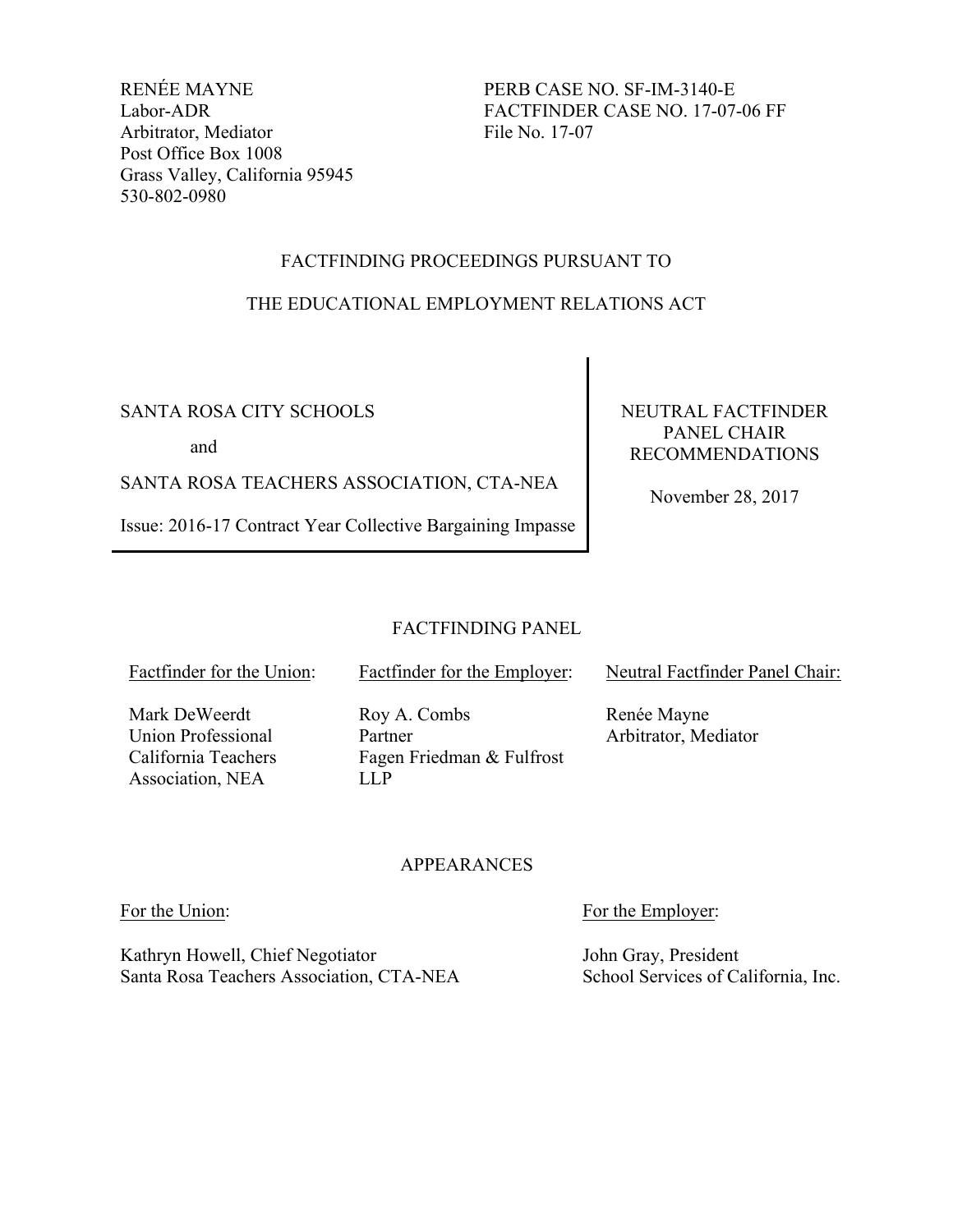#### **INTRODUCTION**

This factfinding arose due to an impasse in collective bargaining under the State of California Educational Employment Relations Act (EERA, Government Code §3548.2) between the Santa Rosa Teachers Association, CTA-NEA (Union) and the Santa Rosa City Schools (Employer, District).

Under the procedures of the California Public Employment Relations Board (PERB), Renée Mayne was selected by the parties to serve as the Neutral Factfinder Panel Chair. The parties agreed all procedural requirements of the impasse had been met, and the impasse was properly before the Factfinding Panel to issue a recommendation to resolve and settle the collective bargaining dispute for the 2016-17 contract year. (Union Tab 1; Employer Tab 3)

The factfinding hearing was held on September 5, 2017, at the Santa Rosa City Schools District Office, 211 Ridgway Avenue, Santa Rosa California. The parties had full opportunity to present and submit relevant exhibits and evidence, and to discuss and argue the issues in dispute. The factfinding record was officially closed on September 5, 2017, and the dispute was deemed submitted for the Factfinding Panel's review and recommendations.

#### ISSUES AT IMPASSE

According to the District's filing for impasse with PERB, the parties were at impasse in negotiations for the 2016-17 contract-year proposals in the following articles in the collective bargaining agreement expiring June 30, 2016, between the Santa Rosa Teachers Association and the Santa Rosa City Schools:

*Article 6* – *Hours and Days of Employment Article 14 – Class Size Article 16 – Compensation* (Union Tabs 1 and 4; Employer Tab 3)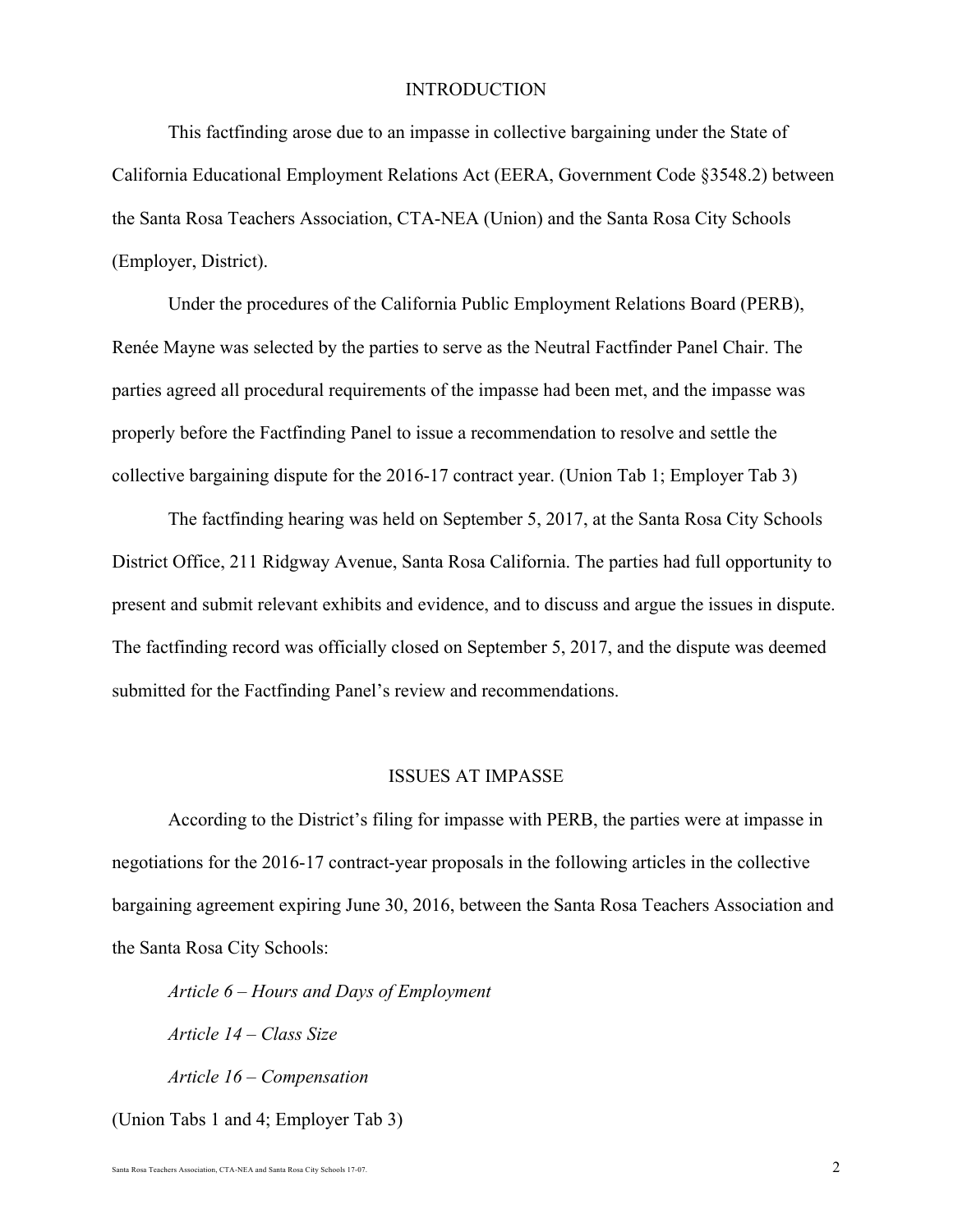# GOVERNING STATUTE

The Educational Employment Relations Act Government Code §3548.2(b) sets forth the criteria

to be used in the factfinding process.

In arriving at their findings and recommendations, the factfinders shall consider, weigh, and be guided by all the following criteria:

(1) State and federal laws that are applicable to the employer.

(2) Stipulations of the parties.

(3) The interests and welfare of the public and the financial ability of the public school employer.

(4) Comparison of the wages, hours, and conditions of employment of the employees involved in the factfinding proceeding with the wages, hours, and conditions of employment of other employees performing similar services and with other employees generally in public school employment in comparable communities.

(5) The consumer price index for goods and services, commonly known as the cost of living.

(6) The overall compensation presently received by the employees, including direct wage compensation, vacations, holidays, and other excused time, insurance and pensions, medical and hospitalization benefits; the continuity and stability of employment; and all other benefits received.

(7) Any other facts, not confined to those specified in paragraphs (1) to (6), inclusive, which are normally or traditionally taken into consideration in making the findings and recommendations.

# FACTUAL BACKGROUND

The District and Union had entered into a three-year collective bargaining agreement

expiring on June 30, 2015, and extended it for one year, to June 30, 2016. The parties

commenced successor negotiations on February 18, 2016, and over the course of 10 negotiation

sessions reached certain agreements that were memorialized in memoranda of understanding.

(Union Tab 5; Employer Tab 4)

As to the remaining issues being negotiated, the District filed for impasse with PERB on

March 13, 2017, and the parties were certified to impasse by PERB on June 9, 2017. Thereafter,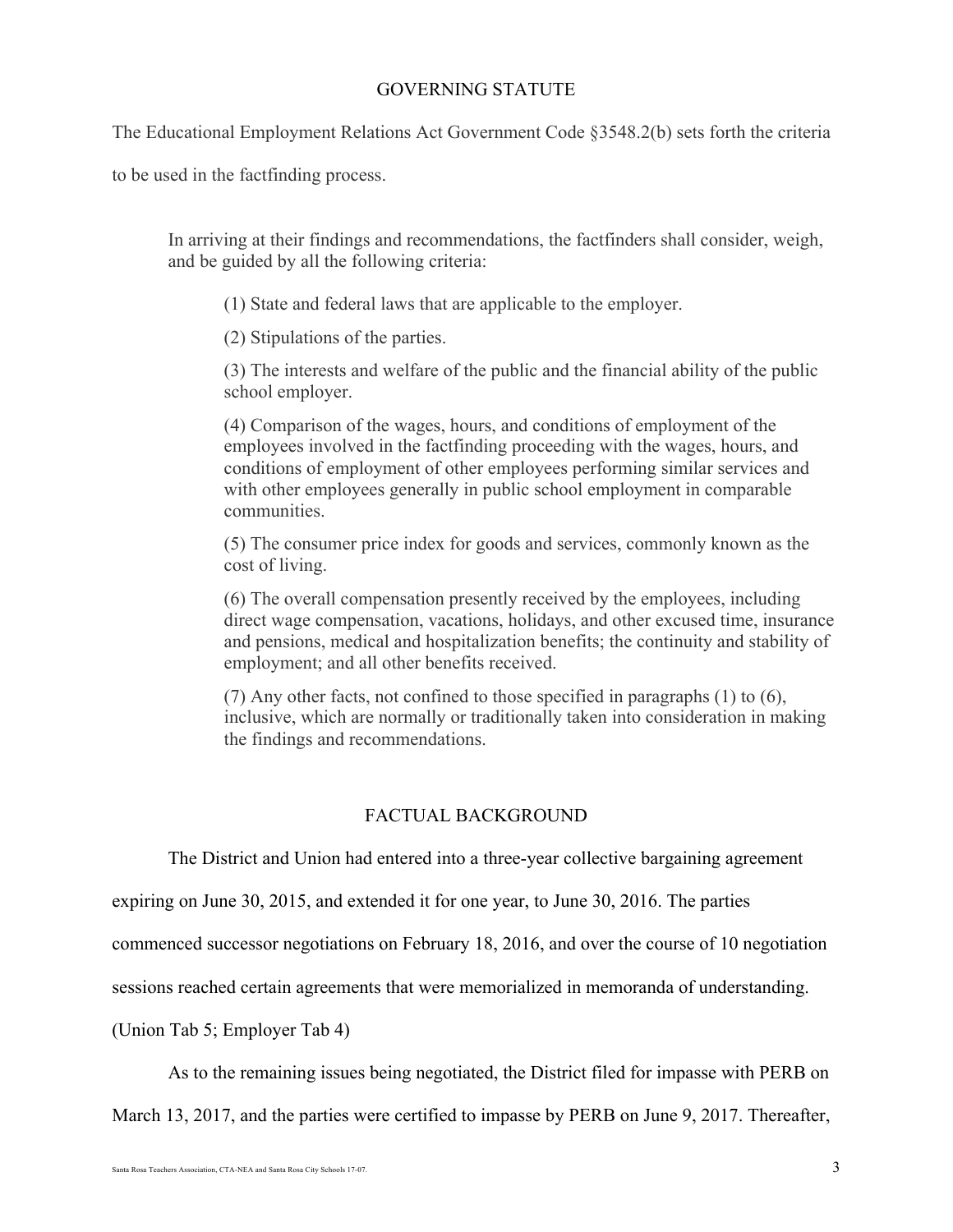the parties were certified to factfinding by a state mediator on June 22, 2017.

(Union Tab 5; Employer Tab 4)

At the outset of the factfinding hearing, the District made an inability to pay argument based upon its present and projected budget deficit. This deficit stemmed from higher retirement contribution costs, state funding that fell short of projections, and errors in previous District budgets. (Employer Tab 6-10 p.34) Further, the District was under a financial advisory from the Sonoma County Office of Education (COE), that the District's financial status was determined to be "qualified." The COE stated in an April 14, 2017 letter that a qualified certification is assigned to any district that may be unable to meet its financial obligations for the remainder of the current fiscal year or two subsequent fiscal years. (Employer Tab 6-11)

Proposals were made by the Union and District that pertained to the 2016-17 contract year at impasse and the subsequent fiscal year 2017-18. There were issues discussed during bargaining but a written proposal was not provided before impasse. These proposals and issues were certified to impasse therefore the Panel will respond to them in this report. The following is a synopsis of the issues in dispute to be resolved through the factfinding mission and process.

## *SALARY COST*

According to the District, 1% of a salary increase would cost \$798,289 for approximately 561 full-time equivalent bargaining unit positions. (Employer Tabs 6-1:2)

The parties had agreed in 2002 to include the District's contribution to health insurance premiums in the base salary; the amount currently included in the base pay for health insurance is \$8,560. (Employer Appendix p.240) In 2015, the parties negotiated an additional \$2,500 toward health insurance premiums; this amount is off the salary schedule and there is no option for cash-in-lieu. (Employer Appendix p.253)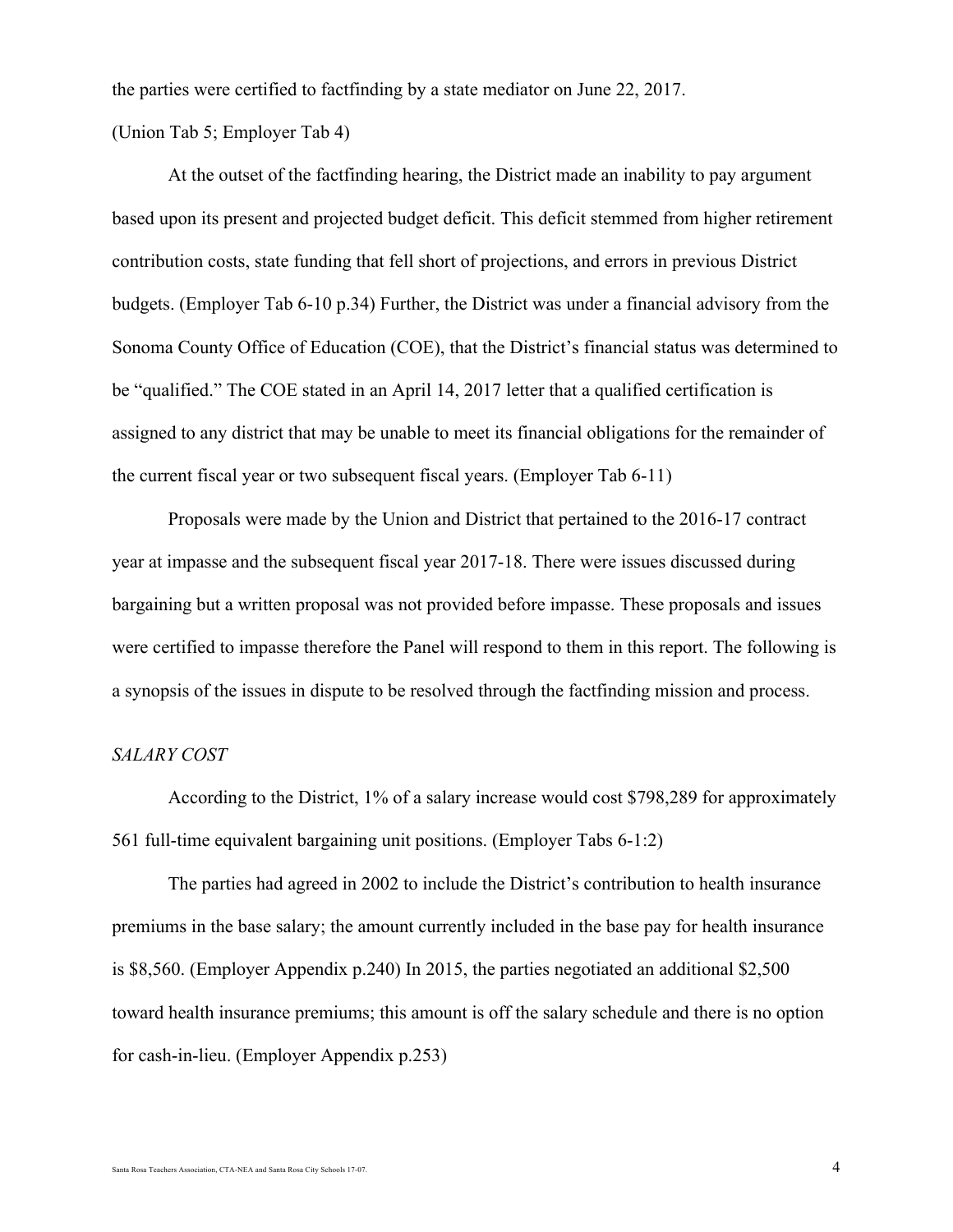# *ARTICLE 6 HOURS AND DAYS OF EMPLOYMENT*

The Union presented two proposals under Article 6: 1) Certificated hourly teachers be paid on the same salary schedule as certificated contract teachers in 2017-18, and, 2) The terms and conditions of employment for adjunct duties and meetings pursuant to the expired May 26, 2015 Memorandum of Understanding (MOU) be renegotiated.

The District proposed that hourly teacher pay remain status quo, and that the 2015 MOU for adjunct duties and meetings be incorporated into the collective bargaining agreement.

## *ARTICLE 14 CLASS SIZE*

The Union's proposal was comprised of two parts. The first was to modify the current contract language in Section 14.6.1(c), moving from a daily cap of a total number of students to a daily class cap.

The second part of the Union's proposal pertained to special education (SPED). Section 14.6.1(d) of the current contract language requires the District's compliance with state mandated limits pursuant to the California Education Code §56362(c). The Union's proposal was to establish a hard cap with regard to class size, and to add language that would protect the learning environment through class size limits.

The District's position was to maintain the current contract provisions.

#### *ARTICLE 16 COMPENSATION*

The Union provided three compensation proposals pertaining to salaries, health insurance premiums, and professional development days.

The Union's last salary proposal prior to impasse was a 3% increase to the salary schedule. The District's last proposal was that there should be no change to the salary schedule. The District rejected the Union's proposal of 3%, arguing that it did not have the ability to pay for the increase. (Union Tab 6; Employer Tabs 5, 6, 7 and 8)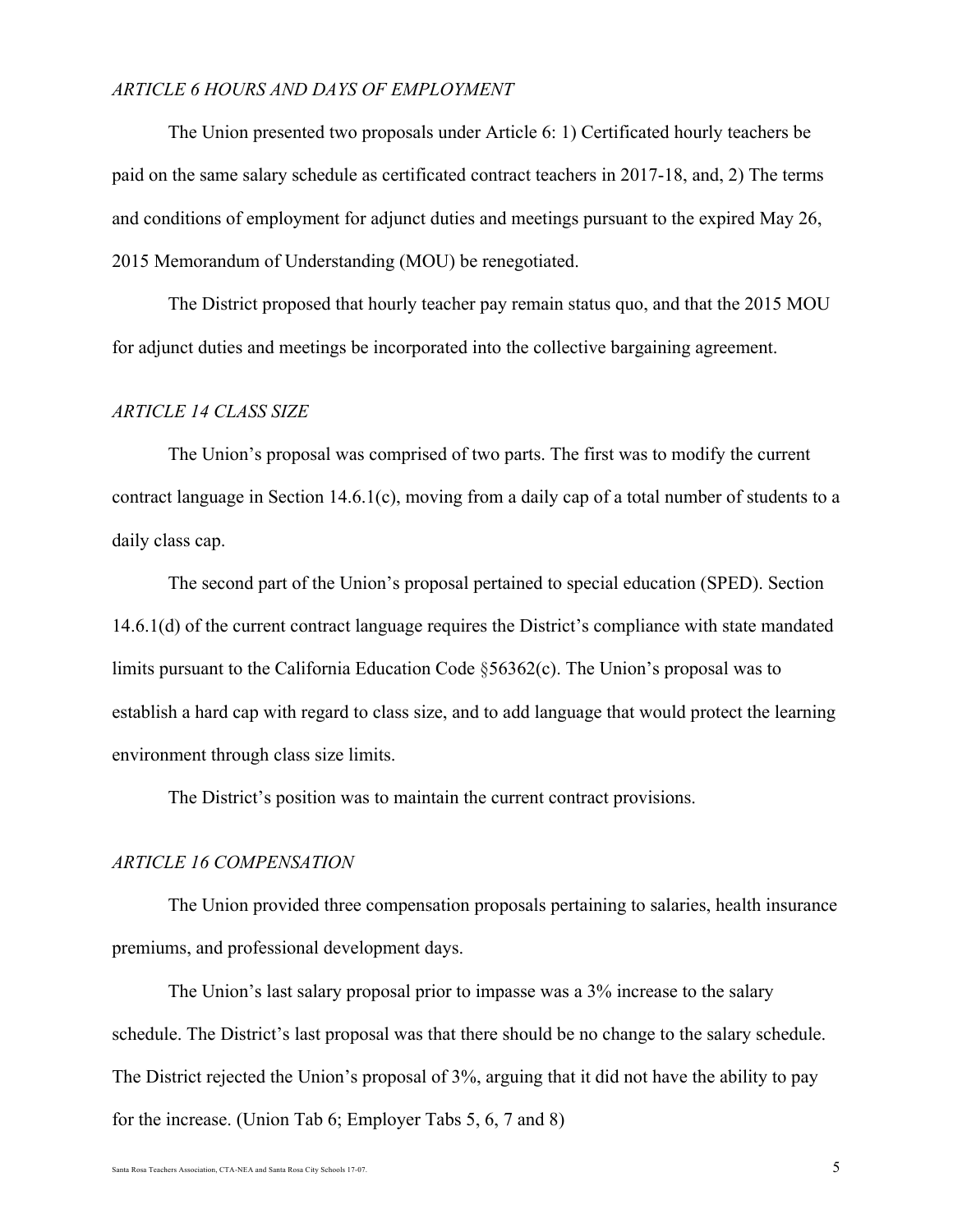The Union's last health insurance premium proposal was to increase the District's maximum annual contribution by \$5,000 per year. The District rejected this proposal, citing its inability to pay, and proposed no change to the salary schedule. (Union Tab 6; Employer Tabs 5, 6, 7 and 8)

The Union's last proposal was for three professional development days in 2017-18; the District proposed two days. The parties had reached a prior agreement for three professional development days for the 2016-17 school year.

#### POSITION OF THE UNION

The Union's position is that the Santa Rosa City Schools had lost qualified teachers because the District's salary schedule and health insurance premium contribution was significantly below the comparable labor market, rendering the District unsuccessful in meeting its recruiting and retention goals. According to the Union's Chief Negotiator, just prior to the factfinding hearing, hundreds of Santa Rosa's children started school without a certificated teacher in the classroom. Nearly three weeks into the new school year, there were 26 vacant certificated positions in the District. The Chief Negotiator said that at the school she teaches, there were math teacher vacancies and that many classes were over-enrolled, including her World History class with 43 students.

The Union submitted the District's 2016-17 Local Control and Accountability Plan (LCAP) as a demonstration of the District's need to effectively recruit and retain teachers. The LCAP stated that to achieve its educational goals, the District should, recruit and retain high quality teachers, and provide a competitive salary and health benefits for teachers. (Union Tab 8-S)

The Union presented information showing how in its review of total compensation with comparable districts, the District was below the market. The Union also cited facts showing that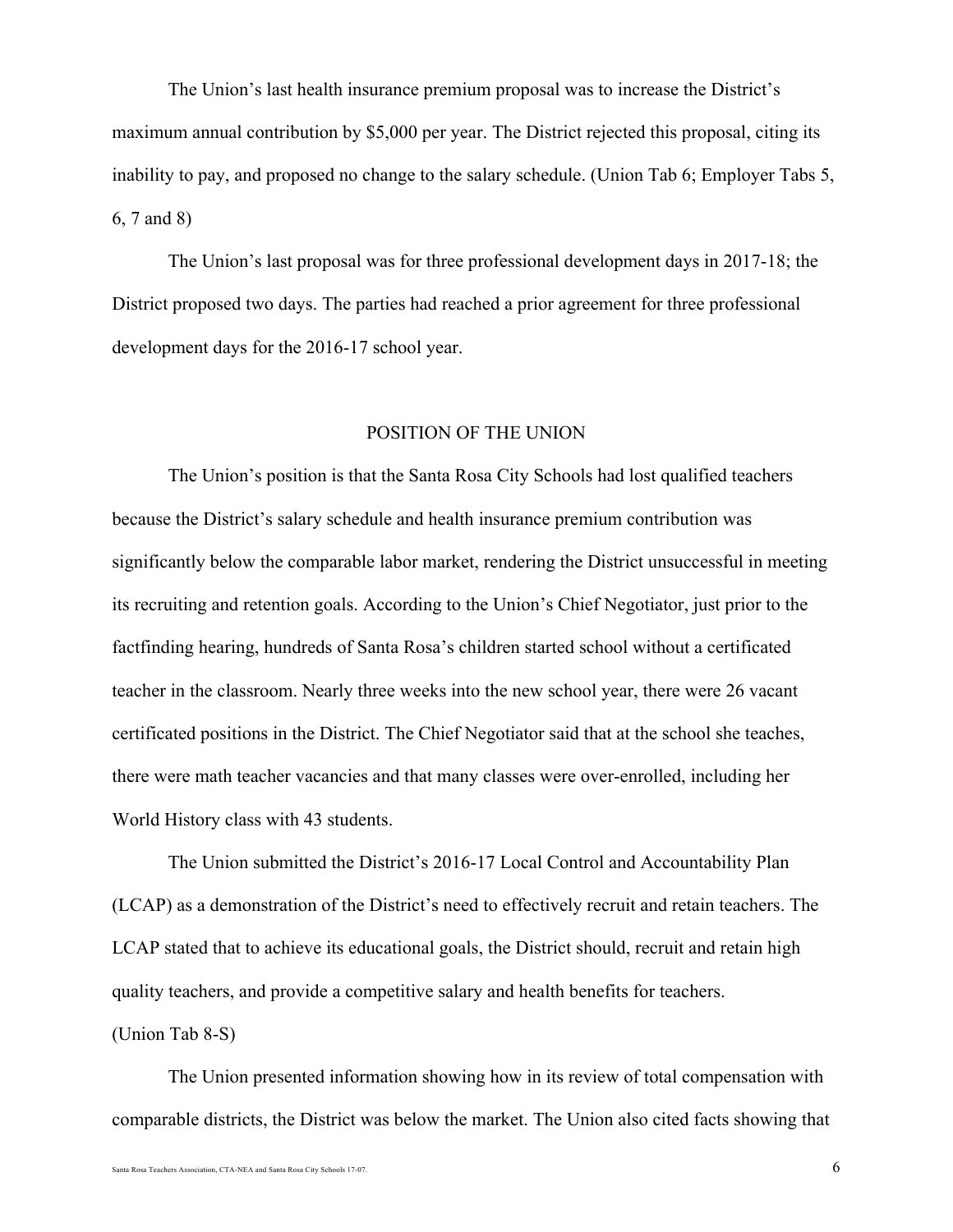the District had high educator turnover, difficulty filling certificated positions, low morale due in part to overcrowded classrooms, and unsustainable workloads for the remaining teachers.

In 2016-17, the District's beginning fund balance had \$23 million in reserve. The Union said it did not dispute that the District should buy textbooks, but that setting aside 8% of its budget for books and supplies was perceived as excessive at a time that the District proposed a salary decrease for its teachers. The Union's contention was that the District's high number of substitute teachers was a result of the statewide teacher shortage, compensation levels that were lower than the comparable market, and the District's high teacher turnover.

(Union Tabs 8, 9 and 10)

## *ARTICLE 6 HOURS AND DAYS OF EMPLOYMENT*

# *Hourly Teachers Salary*

The Union said its proposal for certificated hourly teachers to be paid on the same salary schedule as certificated contract teachers, effective July 1, 2017, was warranted because hourly teachers hold the same credentials and are as qualified to teach as contract teachers, and the current District pay practice for hourly teachers violates the California Education Code §45028. (Union Tab 8)

#### *Adjunct Duties and Meetings*

The Union's proposal was that adjunct duties and meetings under the expired 2015 MOU be renegotiated. (Union Tab 8; Employer Tab 10) The Union maintained that the District declared impasse prematurely, before it had the opportunity to present these proposals in writing. (Union Tab 8)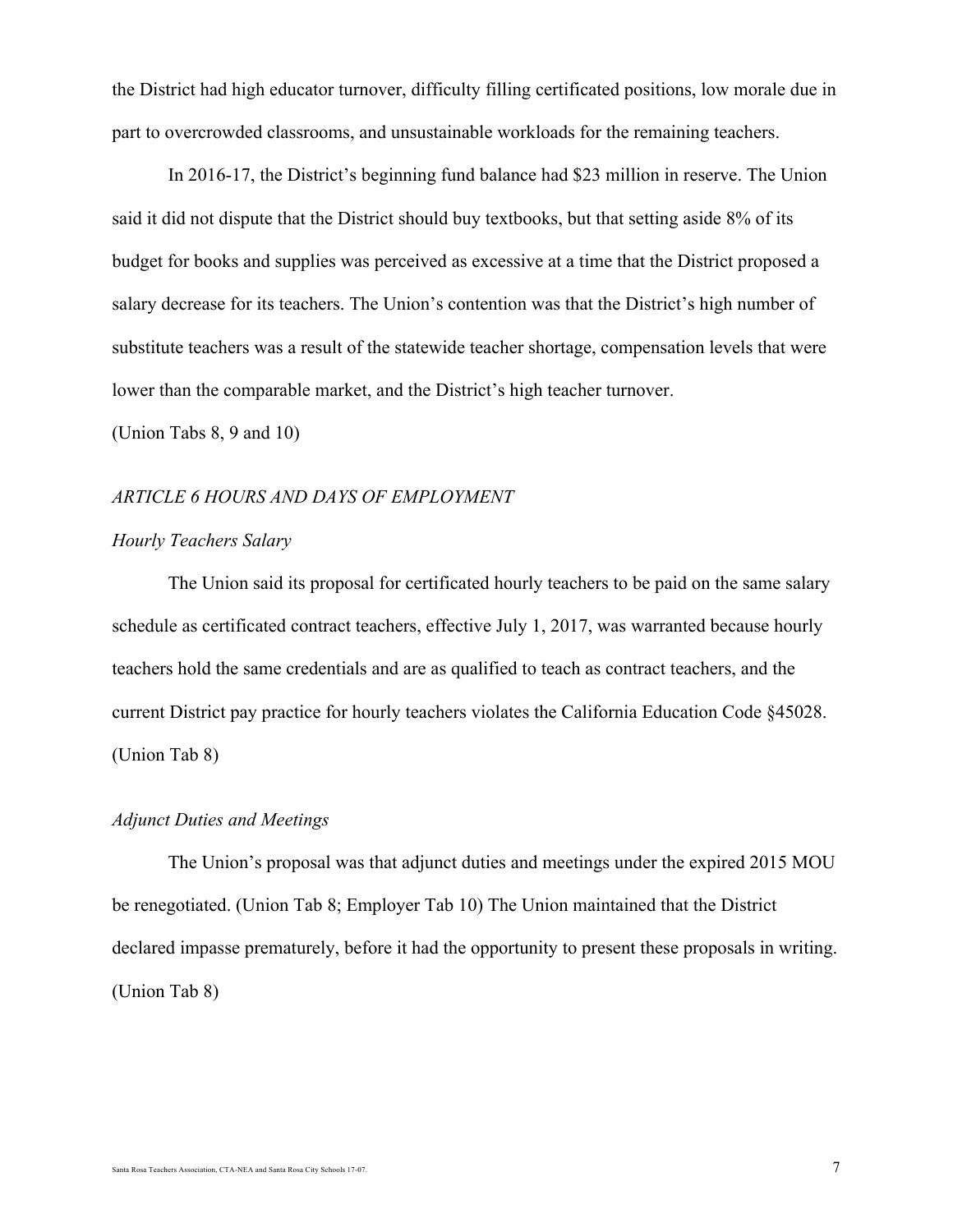#### *ARTICLE 14 CLASS SIZE*

The Union stated the District declared impasse prematurely, before it had the opportunity to present its written proposal on class size as well. Its proposal with regard to Section 14.6.1(c) of the current contract, to move from a daily cap of the total number of students to a daily class cap, would protect the learning environment through class size limits, and this would also apply to special education.

The Union argued that limits on class size are in the best interest of students and teachers, ensuring that overcrowding does not become a method for addressing enrollment shifts and budgetary changes. A daily student cap allows for too great a variance in class size for an individual teacher, creates an untenable workload, and ultimately results in an inequitable learning environment for some students. Under the Union's proposal, the District's decision to increase class size would be reviewed carefully through the negotiation process.

The Union said the District is experiencing difficulty recruiting and retaining SPED personnel, while SPED staff face an increasingly unsustainable workload in part due to mounting administrative responsibilities for their students.

## *ARTICLE 16 COMPENSATION*

## *Salary*

The Union's last salary proposal to the District was a 3% increase, effective July 1, 2016. The Union provided labor market data in three categories to support this proposed salary increase: Sonoma County districts (Comparable Group A), California school districts with similar size and demographics (Comparable Group B), and California districts in which health benefits are included on the salary schedule (Comparable Group C). The comparable districts in Group A are: Cotati-Rohnert, Healdsburg, Rincon Valley, Windsor, Roseland, West Sonoma County, and Sonoma Valley. Group B districts are Soledad, Monterey Peninsula, North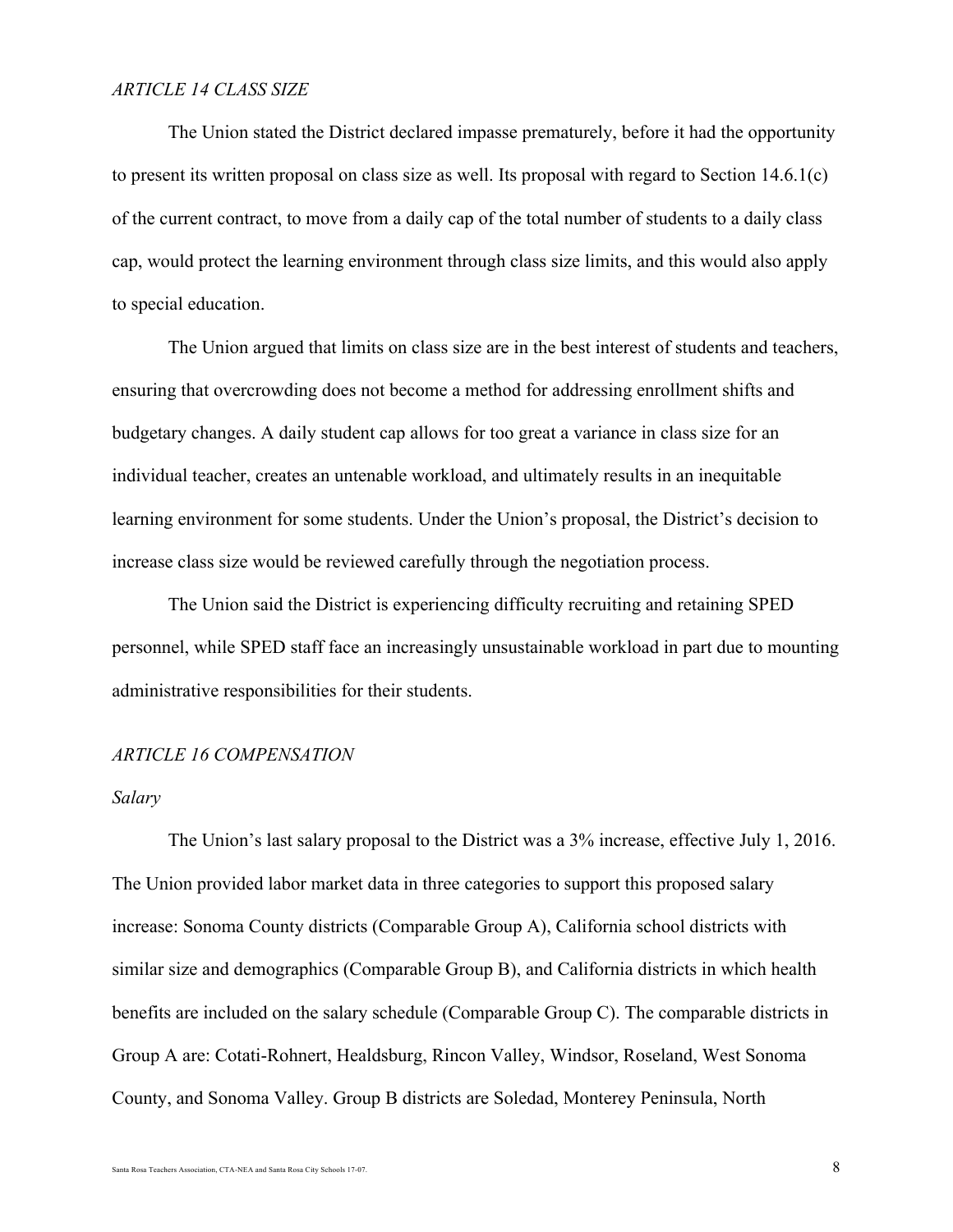Monterey County, Petaluma, and Napa Valley. For Group C, Newark, Hayward, San Leandro, Pleasanton, Dublin, and Fremont were submitted for comparison.

The Union maintained that, from the total financial outgo data for all three comparable groups, the District had chosen other priorities over recruiting and retaining teachers, when compared to most districts in these groups. The data showed the District was near the bottom of the three markets in total compensation when salary and health insurance premiums were coupled on the salary schedule. (Union Tabs 7 E:L)

Santa Rosa ranked second from the top in Group A (Santa Rosa County Districts) for certificated salaries-only, at 42.78% as the percentage of total financial outgo. When salary and benefits were combined, Santa Rosa ranked second from the bottom at 73.36% of total outgo, as compared to the two top-paying districts, Sonoma Valley at 80.88% and Windsor at 81.0%. In Group A's data for services and other operating expenses, Santa Rosa was the highest at 22.6% of the District's total outgo. By comparison, Cotati-Rohnert Park was second highest at 16.4%, and the lowest was Rincon-Valley at 8.76%.

The same trend comparing expenditures as a percentage of the total financial outgo was repeated in Group B (Similar Size and Demographics) and Group C (Benefits on Salary Schedule). In Group B, Santa Rosa was second from the bottom in salary and benefits combined as a percentage of its outgo, and the highest in percentage of outgo for services and other operating expenses. In Group C, Santa Rosa had the lowest percentage of outgo for salary and benefits, and the highest percentage in expenditures for services and other operating expenses.

## *Health Insurance Benefits*

The Union proposed that the District increase its health insurance premium contribution in the amount of \$5,000 per year. The Union argued that the District's total compensation, being near the bottom of the market, negatively impacted certificated employee recruitment and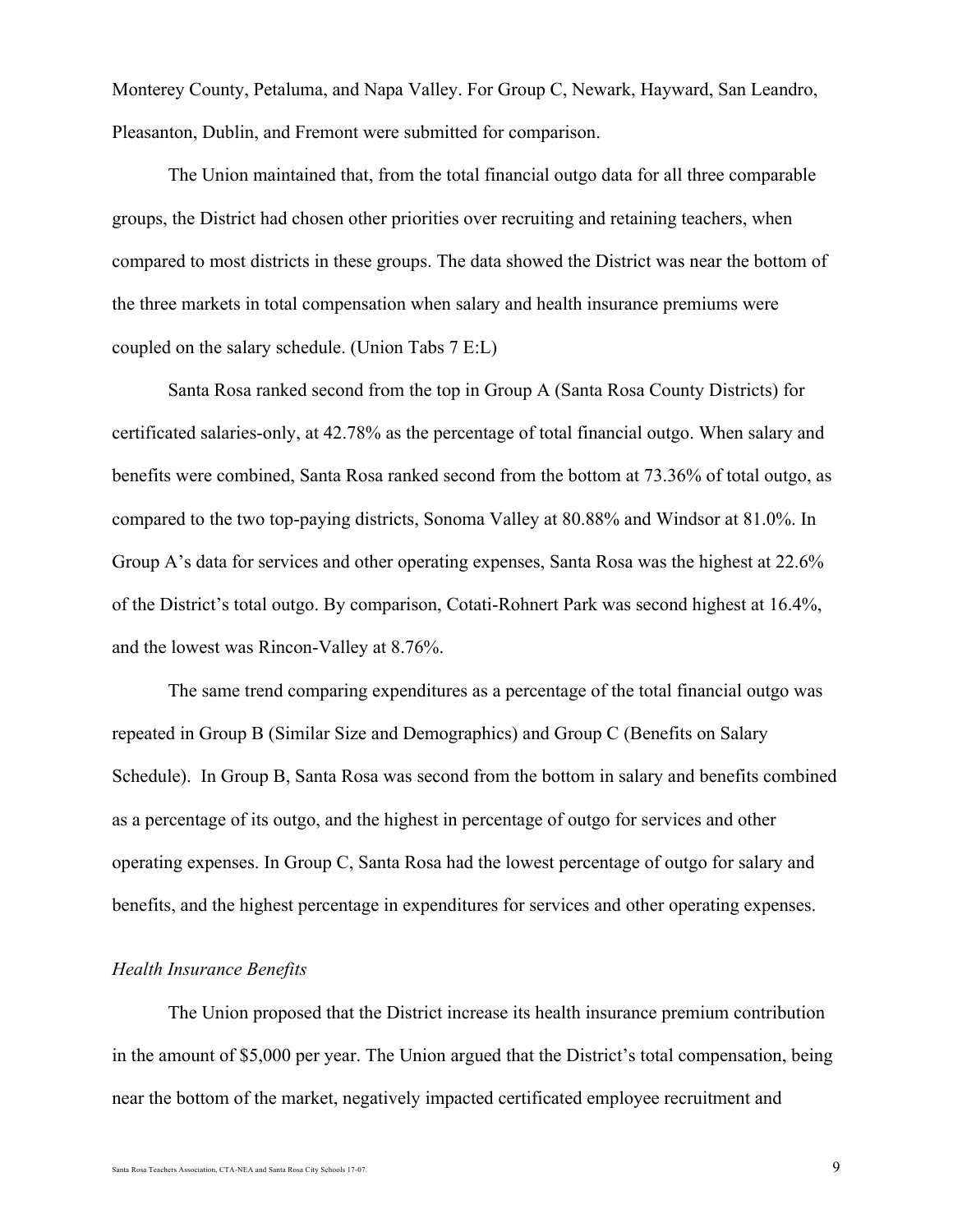retention. The Union provided data on the number of certificated vacancies and recruitments for the District in 2015-16. (Union Tabs 8-O:P) The Union also made reference to the LCAP 2016- 17 priority to provide competitive salaries and health benefits and recruit and retain certificated personnel.

# *Professional Days*

The Union proposed three professional development days for 2017-18. The data for Group A showed that for their comparable labor market, Santa Rosa was second from the bottom among these districts, with the current benefit of three professional development days per year. (Union Tab 7-L). The Union maintained that the District declared impasse prematurely, before it had the opportunity to present its written proposal on professional development days.

## POSITION OF THE DISTRICT

The District's position is that it is unable to pay for the Union's proposals due to the substantial cost in view of the current and projected future budget deficits. The District had no control over rising employer CalSTRS pension contributions for certificated employees; neither did it have control over the reduced funding that resulted from lower student enrollment. The District held that human error was partly to blame for its current budget deficit, and that steps had been taken to ensure mistakes would be avoided going forward.

Circumstances had created the need for deficit spending over the past several years, and the District expected the deficit spending to continue through fiscal year 2019-20. These deficits were the primary reason the District received a qualified certification from the COE. In order to balance the 2017-18 budget, the District enacted \$4.5 million in budget reductions, and projected another \$5 million in ongoing necessary cuts in 2018-19, and another \$2 million in 2019-20. (Employer Tab 6-10)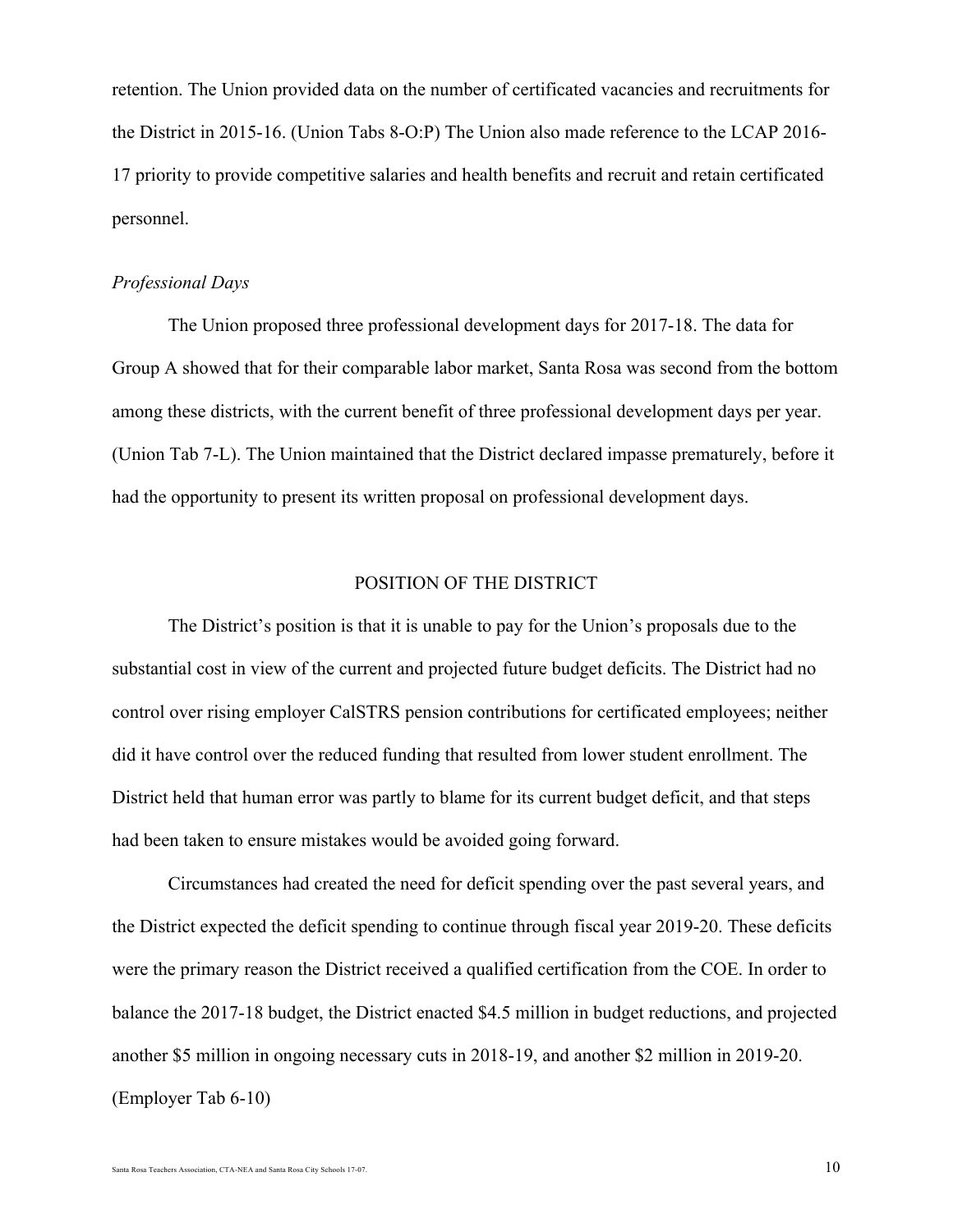The District made reference to rising costs in several areas. It pointed out that its CalSTRS contributions are scheduled to rise from 12.58% in 2016-17 to 19.10% in 2020-21. (Tab 6-9) School books at the District are over 20 years old and need to be updated. The District received one-time funds for books and \$5.46 million reflected this in its 2016-17 budget. (Employer Tab 6-7) The District said these funds were not available for collectively bargained salaries and benefits.

## *ARTICLE 6 HOURS AND DAYS OF EMPLOYMENT*

## *Hourly Teachers Salary*

The District's position on the Union's proposal, that certificated hourly teachers be paid on the same salary schedule as certificated contract teachers, is this would be a substantial cost increase at approximately \$253,196 in 2017-18. (Employer Tab 9) Further, the District's position is that its payment of hourly teachers does not violate the California Education Code §45028.

## *Adjunct Duties and Meetings*

Regarding the Union's proposal to renegotiate adjunct duties and meetings, the District pointed out that the parties had negotiated and agreed to the 2015 MOU for adjunct duties, and the District intended the terms of the MOU to become a part of the collective bargaining agreement. However, the MOU was adopted separately, and consequently expired at the end of the 2016-17 school year. Moving forward, the District proposes to maintain the same adjunct duties as negotiated under the MOU. (Employer Tab 10)

#### *ARTICLE 14 CLASS SIZE*

The District's position is to maintain the current contract language, because the Union had not provided compelling evidence to support its proposal to change the class size limits. Further, the District said the statewide data showed the District's average class size was smaller than comparable labor market districts. (Employer Tab 11, Appendix p.129)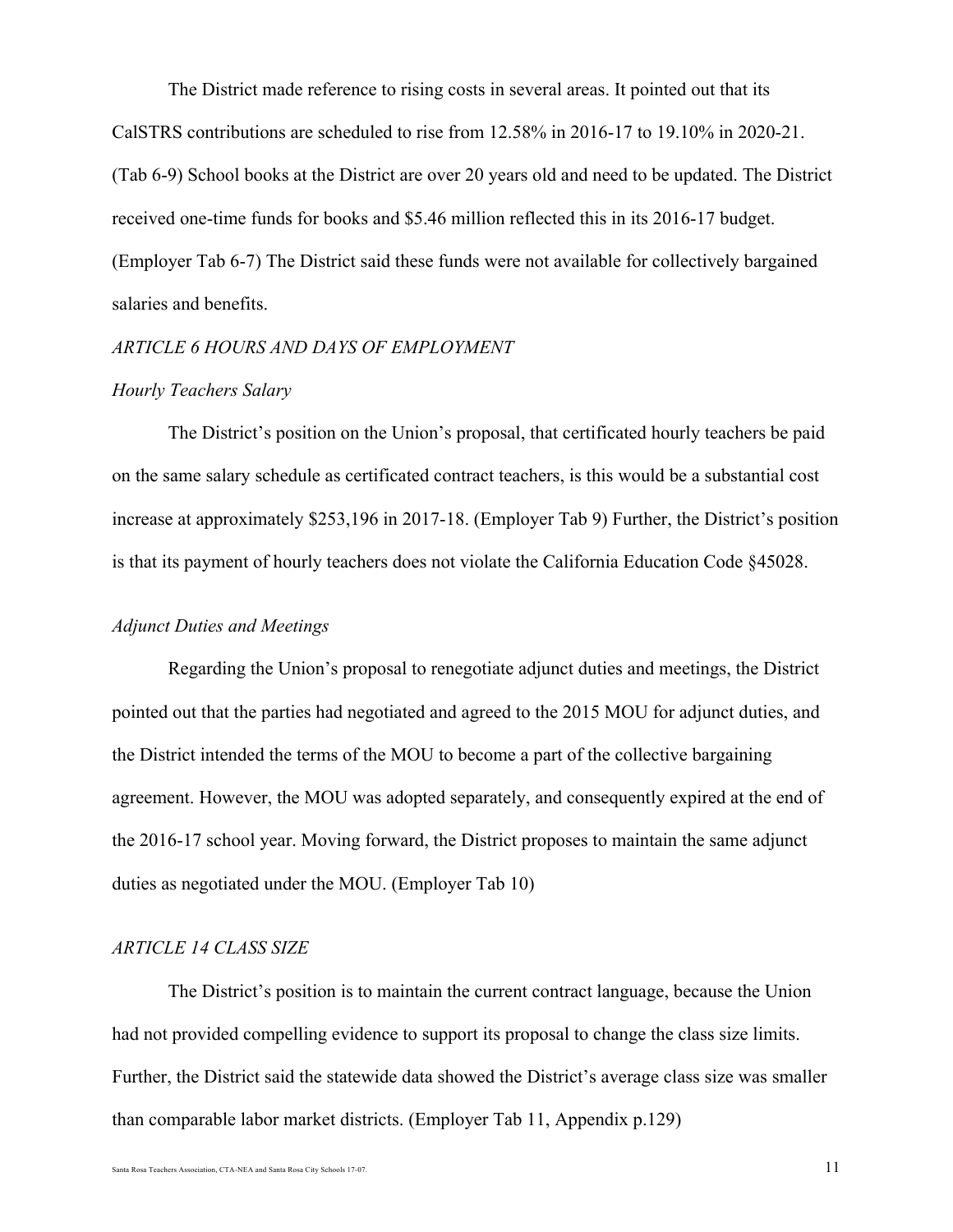#### *ARTICLE 16 COMPENSATION*

*Salary*

The District's last proposal was for no salary increase in 2016-17. The District provided information that showed how District teacher salaries increased 9.20% from 2013-15, and exceeded the state cost of living adjustment of 5.07% for that same period. (Employer Tab 6-3)

The District further showed how it spends the highest percentage of its budget on teacher salaries per average daily attendance relative to its comparative group average, 50.37% versus 40.39%. (Employer Tab 6-9) Its expenditures on teacher salaries as a percentage of its general fund are the second highest in its comparable labor market. (Employer Tab 6-10) The District selected as its first comparable market Sonoma County districts: Roseland, Sonoma Valley, West Sonoma County, Rincon Valley, Healdsburg, Piner-Olivet, Bellevue, Petaluma, Sebastopol, Cloverdale, Mark West, Windsor, Waugh, Old Adobe, Wright, Twin Hills and Cotati-Rohnert Park.

In its survey of its first comparable school districts for salary-only, the District argued that their ranking in the local market is second to none. The District ranked first in comparable district salary-only career earnings for 10, 20 and 25-year teacher salaries. The District was also ranked first in salary-only for BA+30 and Step 1 and BA+60 Step 10 pay levels. At the maximum salary, the District ranked third from the top of 17 other local districts.

The District also referenced its second comparable labor market composed of districts that are similar in size to Santa Rosa: Napa, Fairfield-Suisin, Berkeley, Novato, Vacaville, Sonoma Valley, Petaluma, and Cotati-Rohnert Park. The District's data for this market showed it ranked second from the top for salary only for BA+30, third for Step 1 and BA+60 Step 10 salary, and fourth for maximum salary.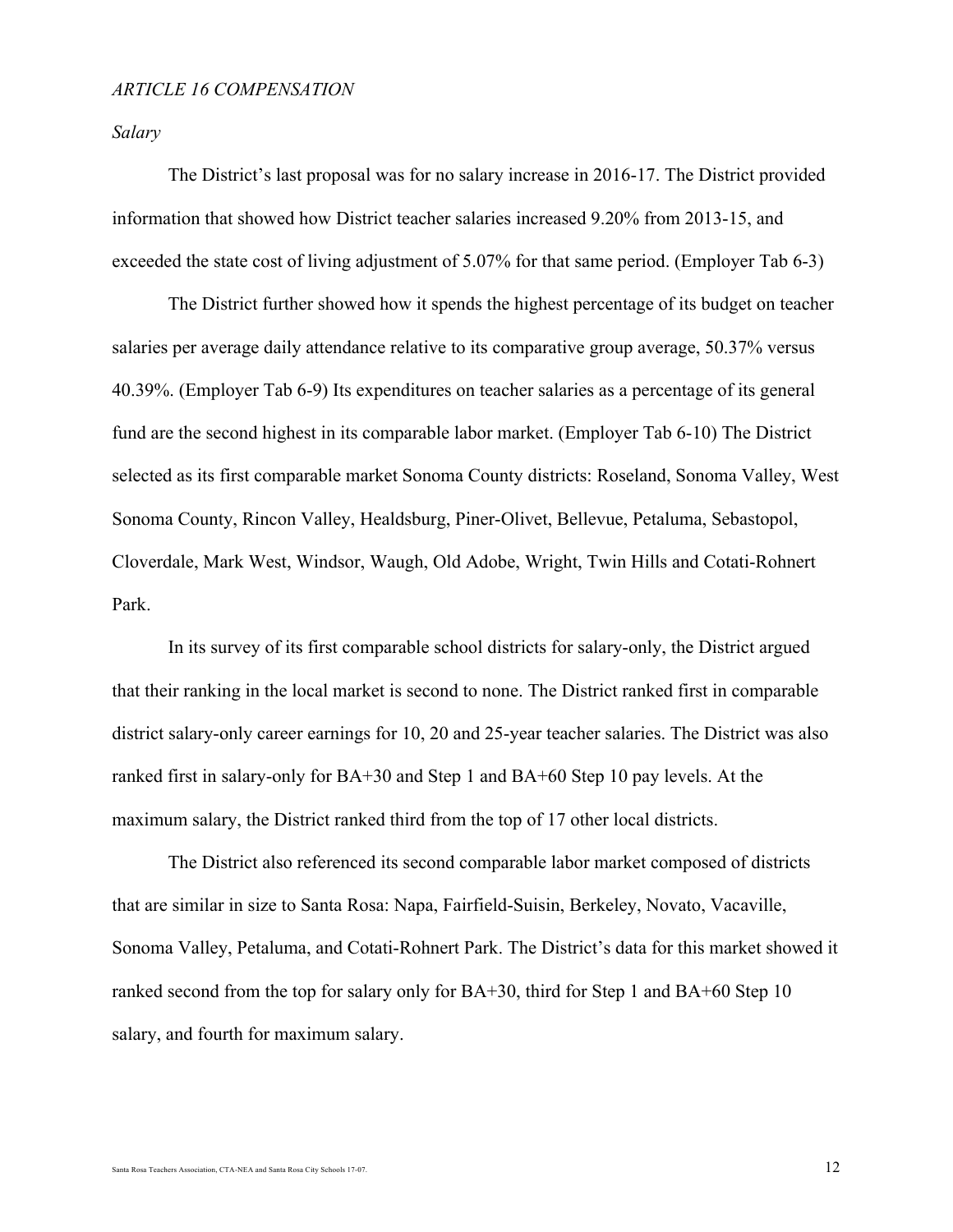#### *Health Insurance Premiums*

The District proposed no increase for health insurance benefits for 2016-17, and rejected the Union's proposal to increase health insurance contributions by \$5,000 per year. The District said that the minimum cost of the Union's proposal would be \$2.1 million, with a potential cost of up to \$5.5 million. (Employer Tab 8)

The District explained that to enhance lifetime pension benefits under CalSTRS, the parties had negotiated in 2002 an agreement to move \$6,260 in annual health benefits compensation into salary, adding this amount to the salary schedule. (Employer Tab 6-16) That amount increased over time to \$8,560. In 2015, the parties reached an agreement to increase the District's contribution to health insurance premiums by \$2,500, but off the salary schedule and without a cash-in-lieu option. (Employer Appendix p.253)

# *Professional Development Days*

The District offered two professional development days for 2017-18. The parties had previously reached an agreement for three professional development days in 2016-17.

## NEUTRAL FACTFINDER PANEL CHAIR DISCUSSION

## *ARTICLE 6 HOURS AND DAYS OF EMPLOYMENT*

The Union's assertions are that certificated hourly teachers should be paid on the same salary schedule as certificated contract teachers effective 2017-18, and that the District's pay practice violates the California Education Code. Further, adjunct duties and meetings under the expired 2015 MOU should be renegotiated. The District wants to maintain the status quo for hourly teachers' pay because of the substantial cost of the proposal. The District also disputes the Union's assertion that the District's pay for hourly teachers violates the Education Code. The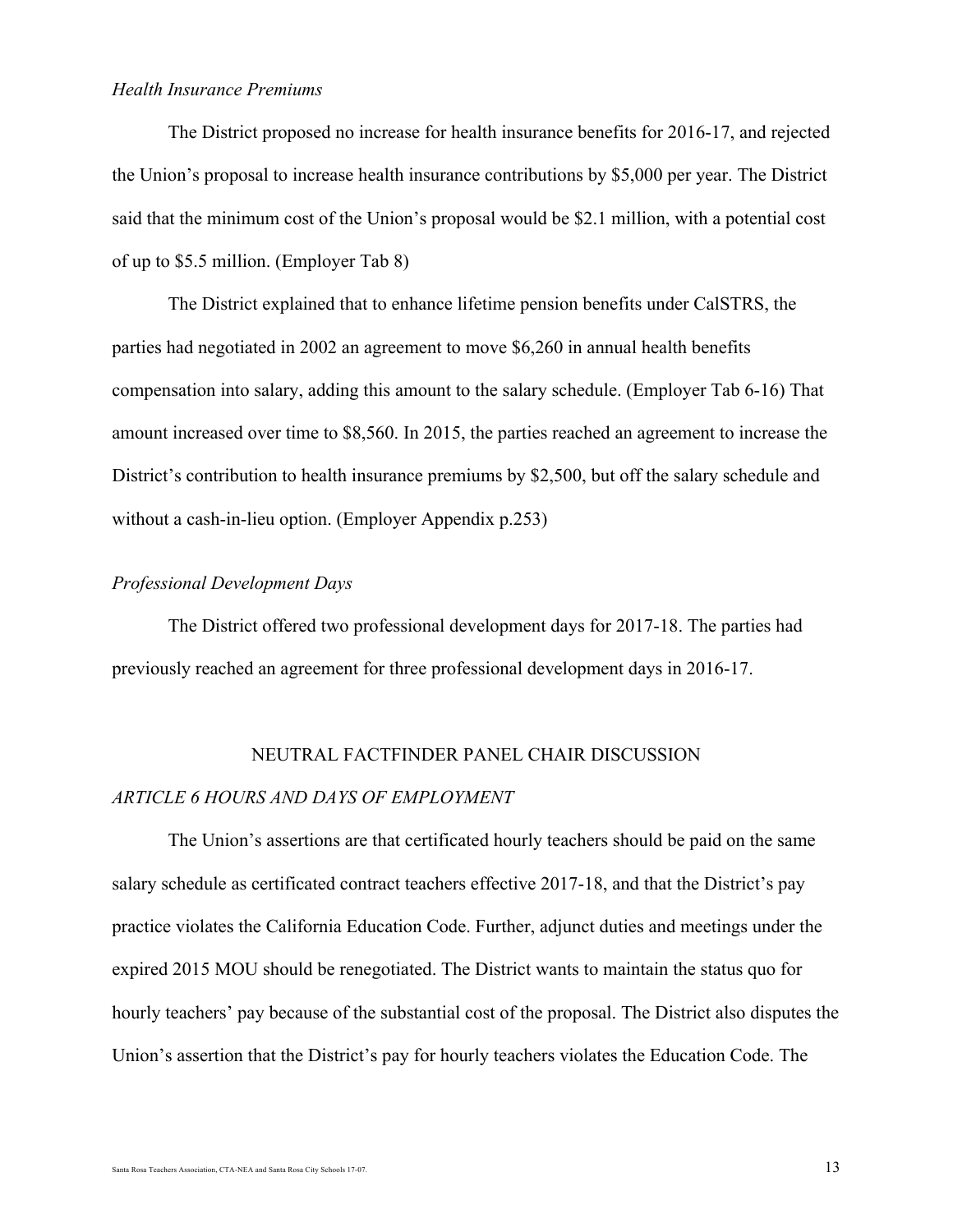District also wants to maintain the terms of the expired MOU negotiated in 2015 for adjunct duties and meetings.

## *Hourly Teachers*

The Panel Chair finds that paying certificated teachers equitably regardless of whether they are contract or hourly has merit, because there is a shortage of qualified teachers and the community would benefit from the District being better positioned to recruit hourly teachers. However, based upon the financial information provided during factfinding, specifically, the District's budget deficit, the cited cost of \$253,196 to implement this alignment, and the aggregate cost to the District of the Panel Chair's recommendations to resolve the parties' salary and health insurance cost issues at impasse, the Panel Chair does not recommend making this pay structure change for hourly employees in 2017-18. No information was submitted that proved the District's pay practice for hourly teachers is not in compliance with California Education Code §45028.

Based upon the criteria contained in EERA Government Code §3548.2(b)(1)(3)(4) and (7), the Neutral Factfinder Panel Chair recommends the parties maintain the status quo for the pay structure for hourly teachers in 2017-18.

#### *Adjunct Duties and Meetings*

The Panel Chair finds that the District's desire to maintain the recently negotiated (and now expired) MOU for adjunct meetings and duties has merit because the parties just recently negotiated this agreement for 2015-16.

Based upon the criteria contained in EERA Government Code §3548.2(b)(1)(3)(4) and (7), the Neutral Factfinder Panel Chair recommends the parties incorporate the 2015 MOU into their 2016-17 collective bargaining agreement.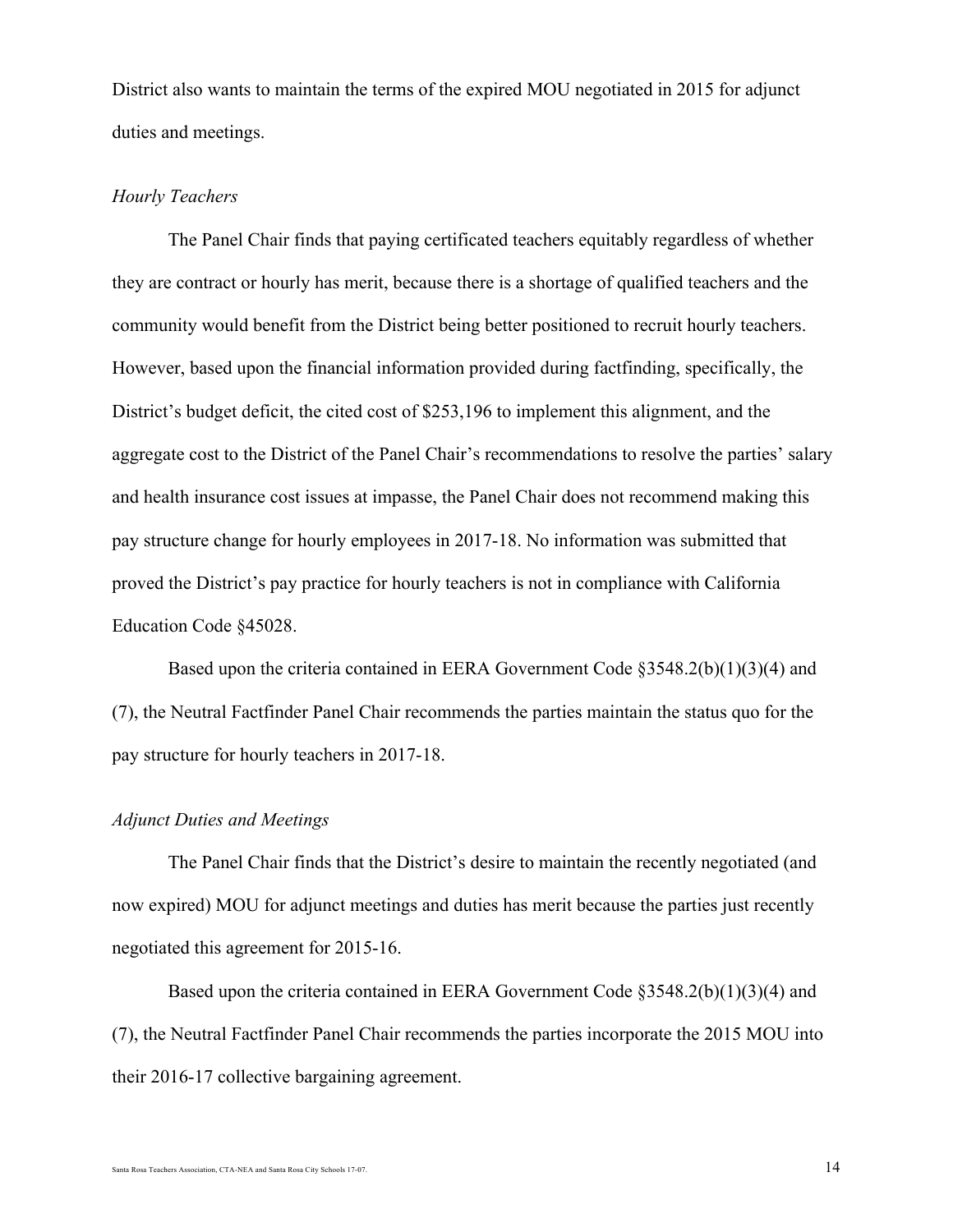#### *ARTICLE 14 CLASS SIZE*

The Union's proposal was to establish caps on secondary and SPED class sizes. The District's position is that the Union did not provide a compelling case to support class size caps, and the District has lower average class sizes than comparable districts.

The Panel Chair agrees with the Union that class size is an exceptionally important element of the teaching and learning environment. The Union provided information to show that other Sonoma County districts had capped class size for secondary and SPED students: Roseland (SPED), Sonoma Valley (SPED and secondary) and Windsor (SPED and secondary). (Union Tab 7-I) The Union also presented information showing that overcrowded classes were affecting teacher turnover and morale, and exacerbating the challenges created by the statewide teacher shortage.

Based upon the information submitted during factfinding, the Panel Chair finds that the community, students, teachers, and the District would all benefit from class size caps. Specifically, class size caps would enhance recruitment and retention of teachers, including hard to recruit SPED and secondary level math and science teachers, ultimately contributing to an improved learning environment.

Based upon the criteria contained in EERA Government Code §3548.2(b)(1)(3)(4) and (7), the Neutral Factfinder Panel Chair recommends that within 45 days of the date of this report, the parties meet to establish class size caps for secondary and SPED classes and incorporate them into the 2016-17 collective bargaining agreement. The Factfinding Panel will retain jurisdiction over this issue until completion.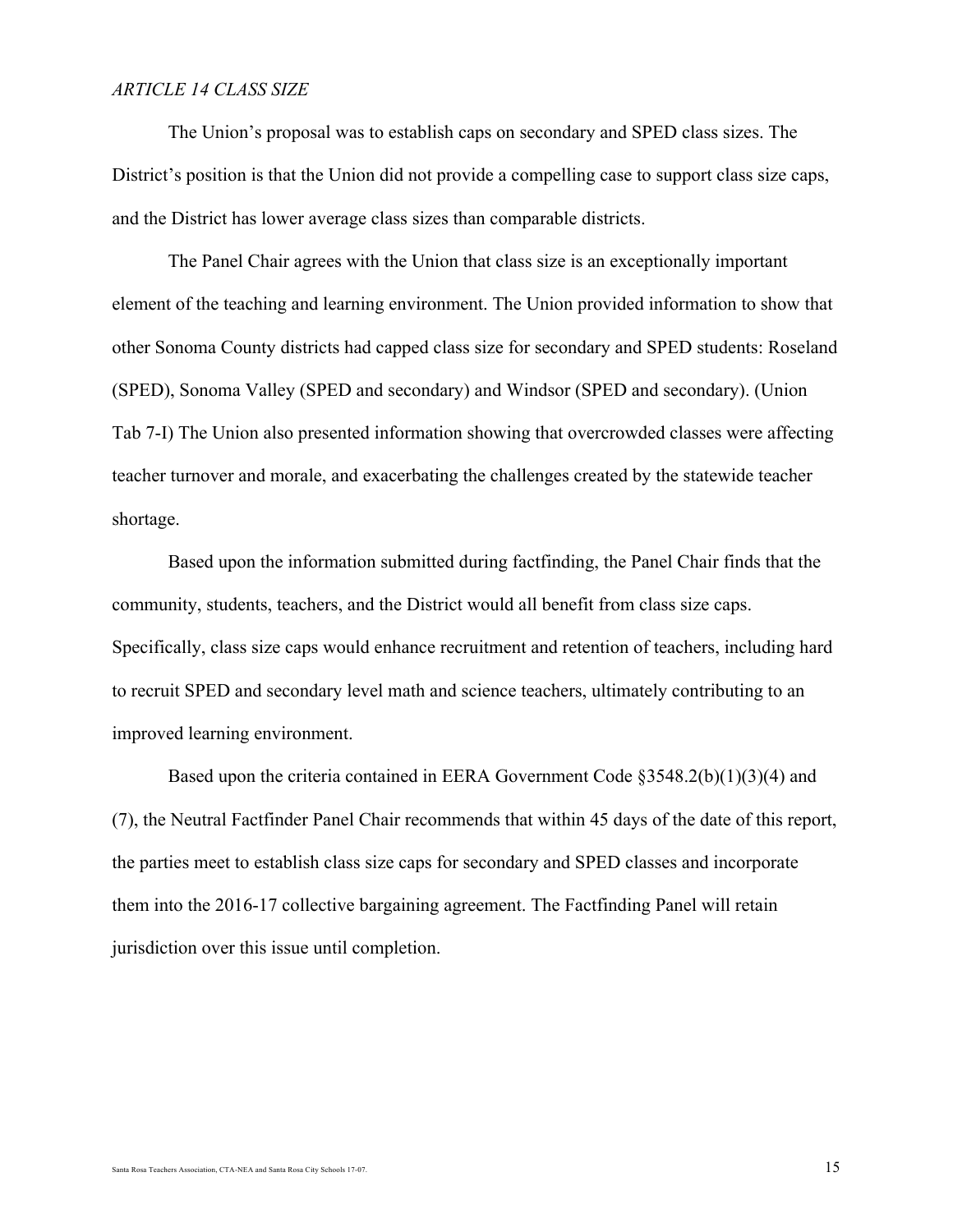#### *ARTICLE 16 COMPENSATION*

#### *Salary and Health Insurance Benefits*

Both the Union and District conducted their own salary surveys and selected their own labor market comparable school districts. They also each presented data from multiple comparable labor markets to justify their respective positions.

The District provided salary-only comparisons, and did not provide salary combined with health insurance comparisons. This key element of the current salary schedule was covered by the Union through their analysis of total salary and benefit compensation as a percentage of the District's total financial outgo. The Union's data on vacancies and recruitments supported their claim that recruitment and retention has been negatively impacted by the District's relatively low ranking in total compensation for certificated personnel.

The District established that it had a current and projected budget deficit, due to a decline in enrollment and the resultant decrease in state funding, as well as mandated increases in employee pension contributions. Information was not provided by the parties as to the reason for the downward trend in enrollment and whether it was expected to continue.

The District's salary study showed that if \$8,560 (the amount included in the employees' base salary for health insurance) was deducted from the District's salary for comparison in pay only, the District would be at or near the bottom of the labor market.

(Employer Tab 6-13, Appendix pp.122-124)

After reviewing all the salary data and information provided by the parties, and in consideration of the importance of recruitment and retention of qualified teachers in the District, as affirmed in the 2016-17 LCAP, and in consideration of the District's budget deficit, the Panel Chair finds that modest salary and health benefit increases are warranted for the teachers.

Based upon the criteria contained in EERA Government Code §3548.2(b)(3)(4)(5)(6) and (7), the Neutral Factfinder Panel Chair recommends a 2% salary increase effective July 1, 2016,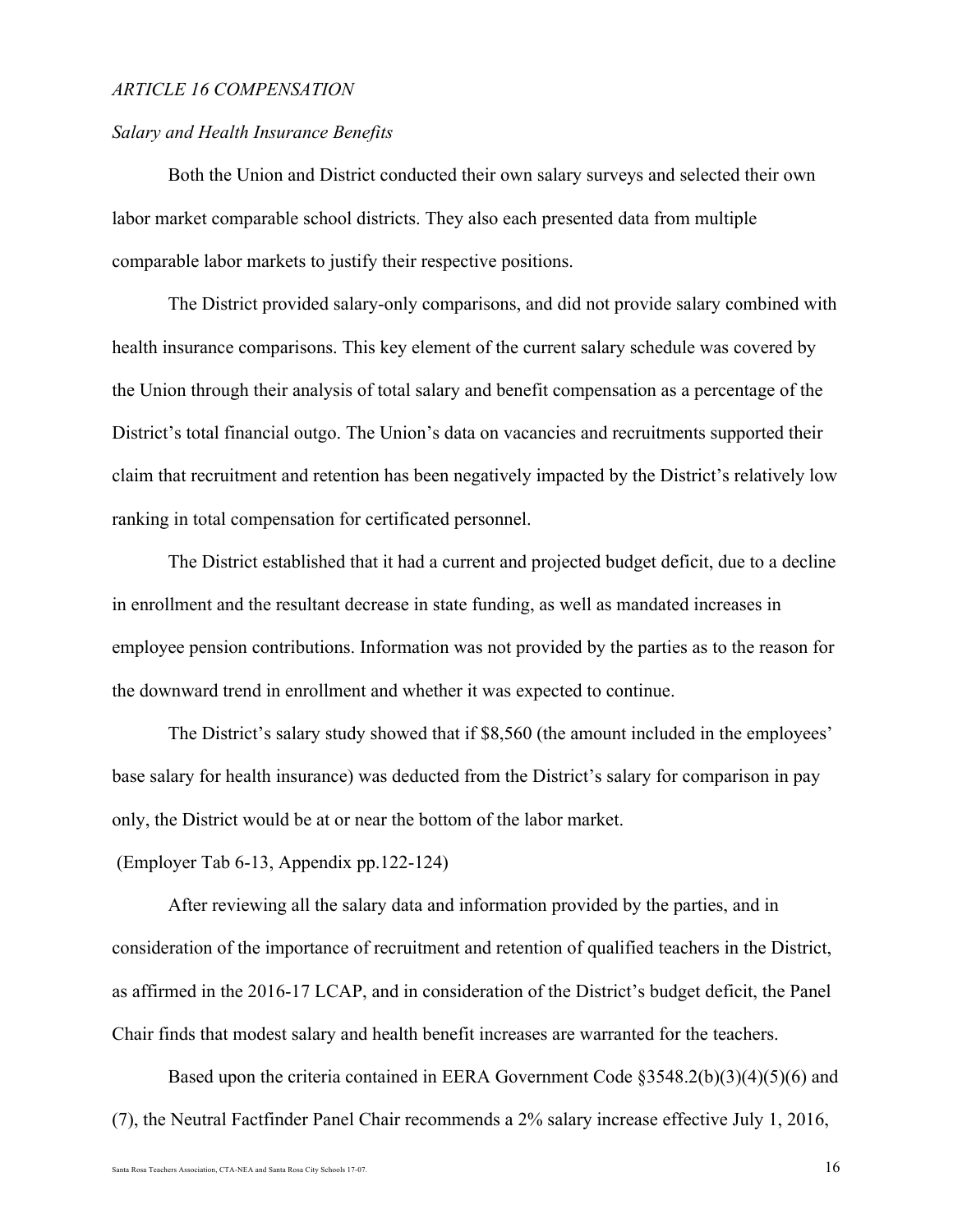and a \$2,000 increase in District health insurance premium contributions effective July 1, 2016, not to be included on the salary schedule, and without a cash-in-lieu option.

# *Professional Development Days*

In view of the financial information provided by the District, the Panel Chair finds the District's proposal for two professional development days in 2017-18 to be warranted. Based upon the criteria contained in EERA Government Code §3548.2(b)(3)(4) and (6), the Neutral Factfinder Panel Chair recommends two professional development days for 2017-2018.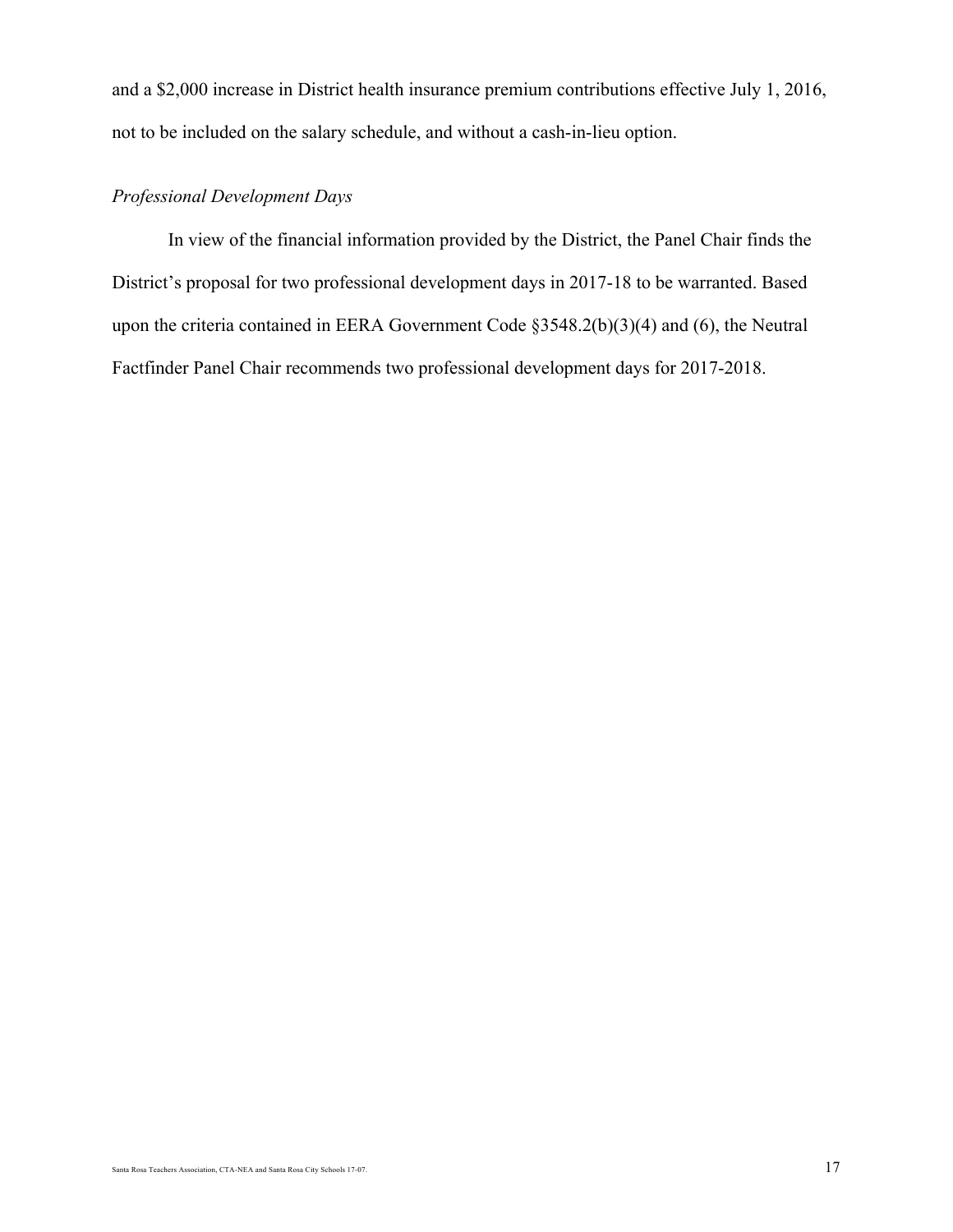#### NEUTRAL FACTFINDER PANEL CHAIR RECOMMENDATIONS

- 1. Article 6 Hours and Days of Employment
	- a. Hourly Teacher Salary Status quo for 2017-18.
	- b. Adjunct Duties and Meetings Incorporate expired 2015 Adjunct MOU in the 2016-17 collective bargaining agreement.
- 2. Article 14 Class Size
	- a. Within 45 days of the date of this report, the parties shall meet to establish class size caps for secondary and SPED classes and incorporate them into the 2016-17 collective bargaining agreement.
	- b. The Factfinding Panel will retain jurisdiction over this issue until completion.
- 3. Article 16 Compensation
	- a. 2% salary increase for all bargaining unit employees, effective July 1, 2016.
	- b. \$2,000 increase in District health insurance premium contributions, effective July 1, 2016 (not to be included on the salary schedule and no cash-in-lieu option).
	- c. Two professional development days in 2017-18.

Renée Mayne Neutral Factfinder Panel Chair

overaler 28, 2017

Factfinder for the Union: Mark DeWeerdt, Professional Union Staff, California Teachers Association, provided concurrences and dissents with the recommendations contained in this Factfinding Report in the attached letter.

Factfinder for the District: Roy A. Combs, Partner, Fagen Friedman & Fulfrost LLP, provided concurrences and dissents with the recommendations contained in this Factfinding Report in the attached letter.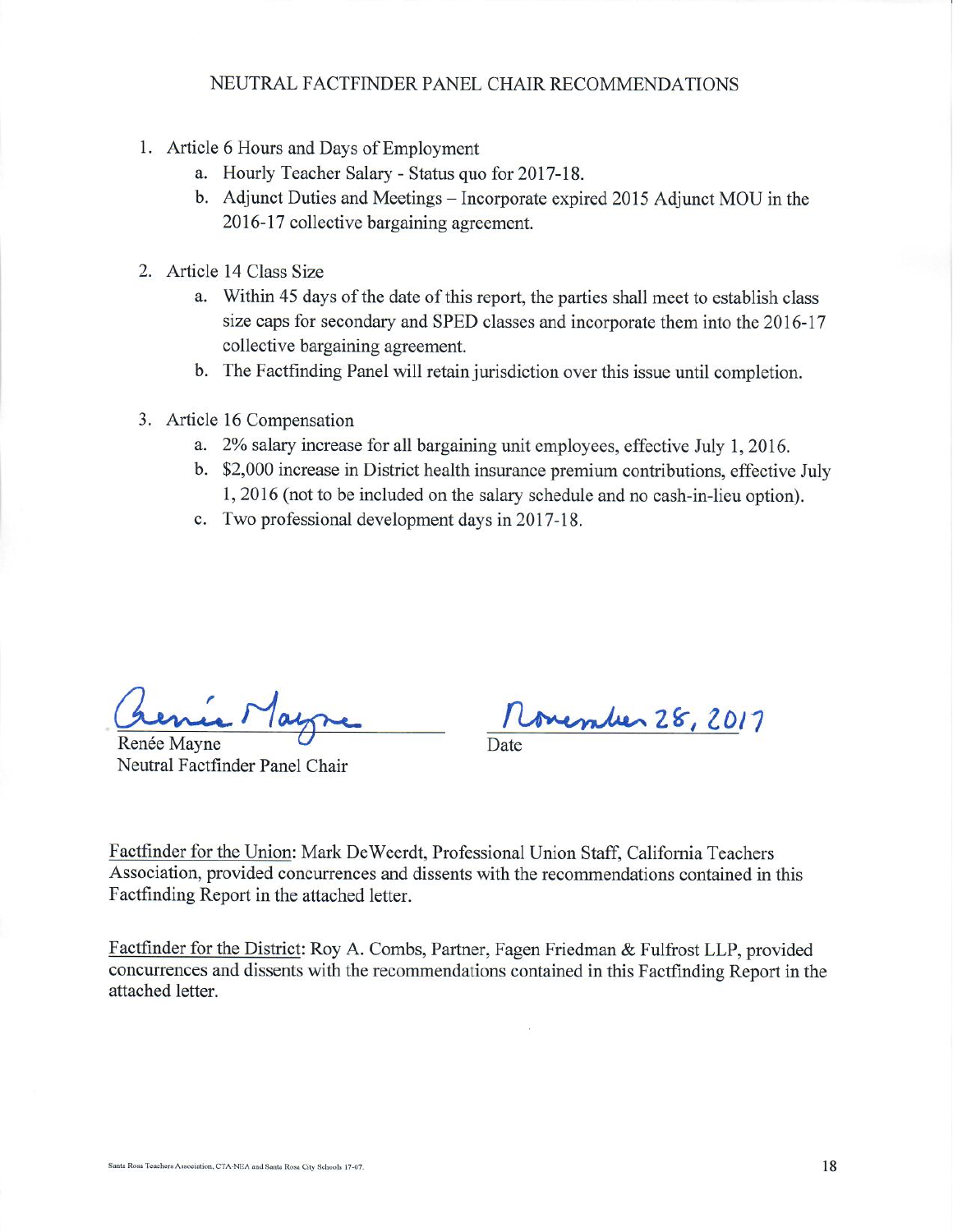

November 27, 2017

Renee Mayne Labor - ADR Arbitrator, Mediator Post Office Box 1008 Grass Valley, California 95945

# RE: PERB CASE NO. SF-IM-3140-E (Santa Rosa City Schools and Santa Rosa Teachers Association, CTA-NEA)

Per Government Code 3548.3, as a panel member to the above-referenced Factfinding, I submit the following to be attached as my concurrence and dissent letter.

I concur with most of the recommendations of the Factfinding Panel Chair, Renee Mayne providing but two points of partial dissent.

Article 6 Hours and Days of Employment

 $\mathcal{G}$ 

- a. Recommend by Chair: Hourly Teacher Salary- Status quo for 2017-18. Dissent: Within 45 days, parties shall meet to establish a plan to transition all unit members currently on the hourly teacher salary schedule onto the certificated salary schedule.
- b. *Recommend by Chair*: Adjunct Duties and Meetings Incorporate expired 2015 Adjunct MOU in the 2016-2017 collective bargaining agreement Dissent: Negotiate a new article specifically on adjunct duties and meetings using the expired 2015 MOU as a framework.

Respectfully,

Mark DeWeerdt UniServ Staff, Center for Organizing and Bargaining, California Teachers Association

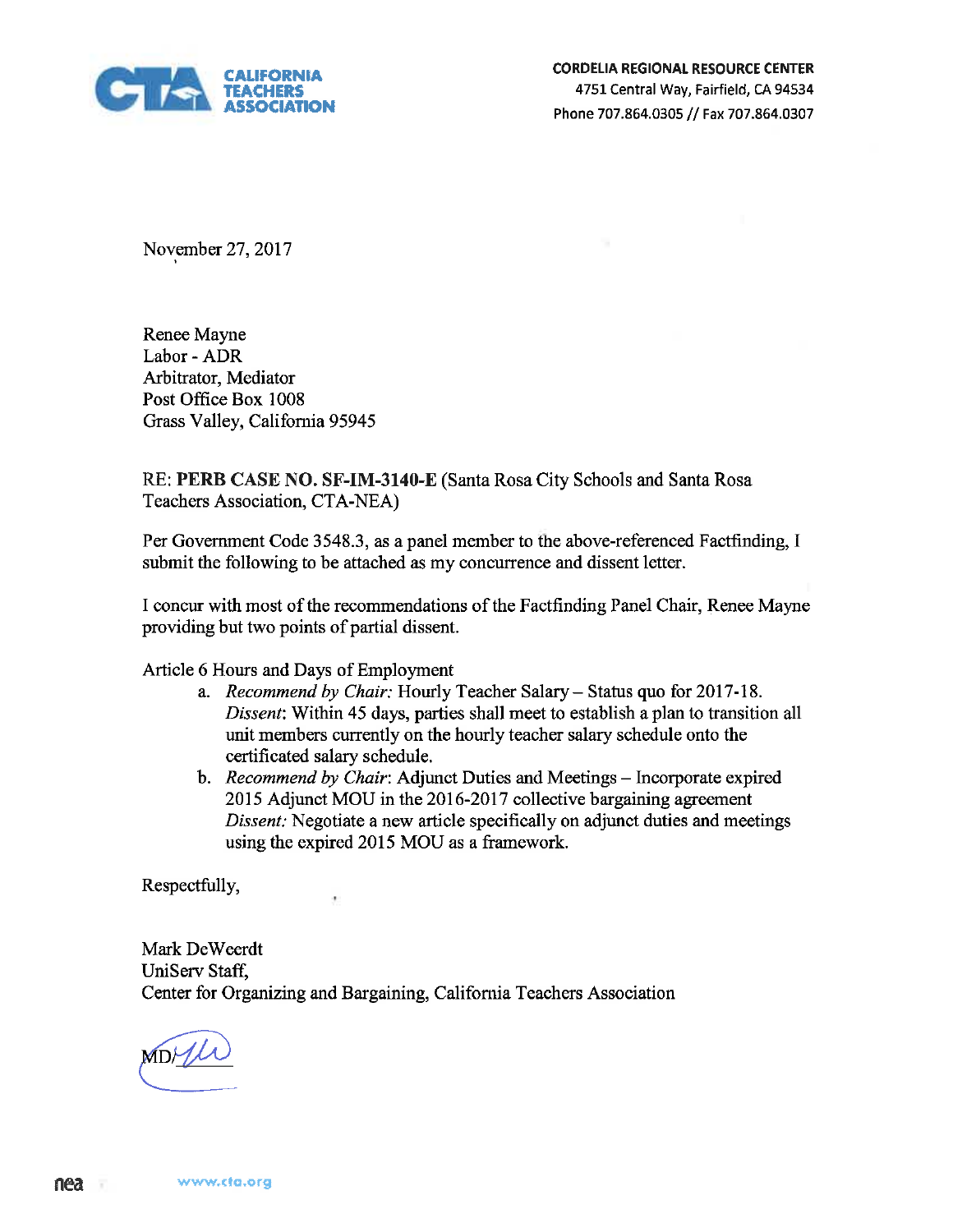

# Fagen Friedman & Fulfrost LLP

70 Washington Street, Suite 205 Oakland, California 94607 Main: 510-550-8200 Fax: 510-550-8211 www.f3law.com

Roy A. Combs Direct Dial: 5105508220 rcombs@f3law.com

November 28, 2017

*Via E-Mail Only* mayne.adr@gmail.com

Renée Mayne Chair, Fact-Finding Panel Post Office Box 1008 Grass Valley, California 95945

# **Re: Factfinding Proceedings Between Santa Rosa City Schools and Santa Rosa Teachers Association - District Panel Member Separate Concurrence and Dissent PERB CASE NO. SF-IM-3140-E**

Dear Ms. Mayne:

The Fact-Finding Report ("Report") makes seven recommendations arising from the impasse in collective bargaining between the Santa Rosa Teachers Association (Union) and the Santa Rosa City School District (District). Those recommendations cover three articles in which the Union and District could not reach agreement: Article 6 - Hours and Days of Employment, Article 14 - Class Size, and Article 16 - Compensation (which includes salary and benefits).

As the Fact-Finding Panel Member appointed by the District, this letter constitutes my separate concurrence and dissent to each of the recommendations made by the Chair of the Fact-Finding Panel in the Report.

# **I. Article 6 – Hours and Days of Employment**

Two issues were raised in Article 6. The first issue concerns the rate of pay for hourly (non-fulltime) teachers. Evidence presented during the Fact-Finding hearing demonstrated a substantial cost—of over a quarter million dollars—if an increase in the rate of pay for hourly teachers occurred. Recognizing the substantial cost associated with the increasing pay rate for hourly teachers, the Chair recommends not increasing the hourly rate of pay and maintaining the status quo. I concur with that recommendation.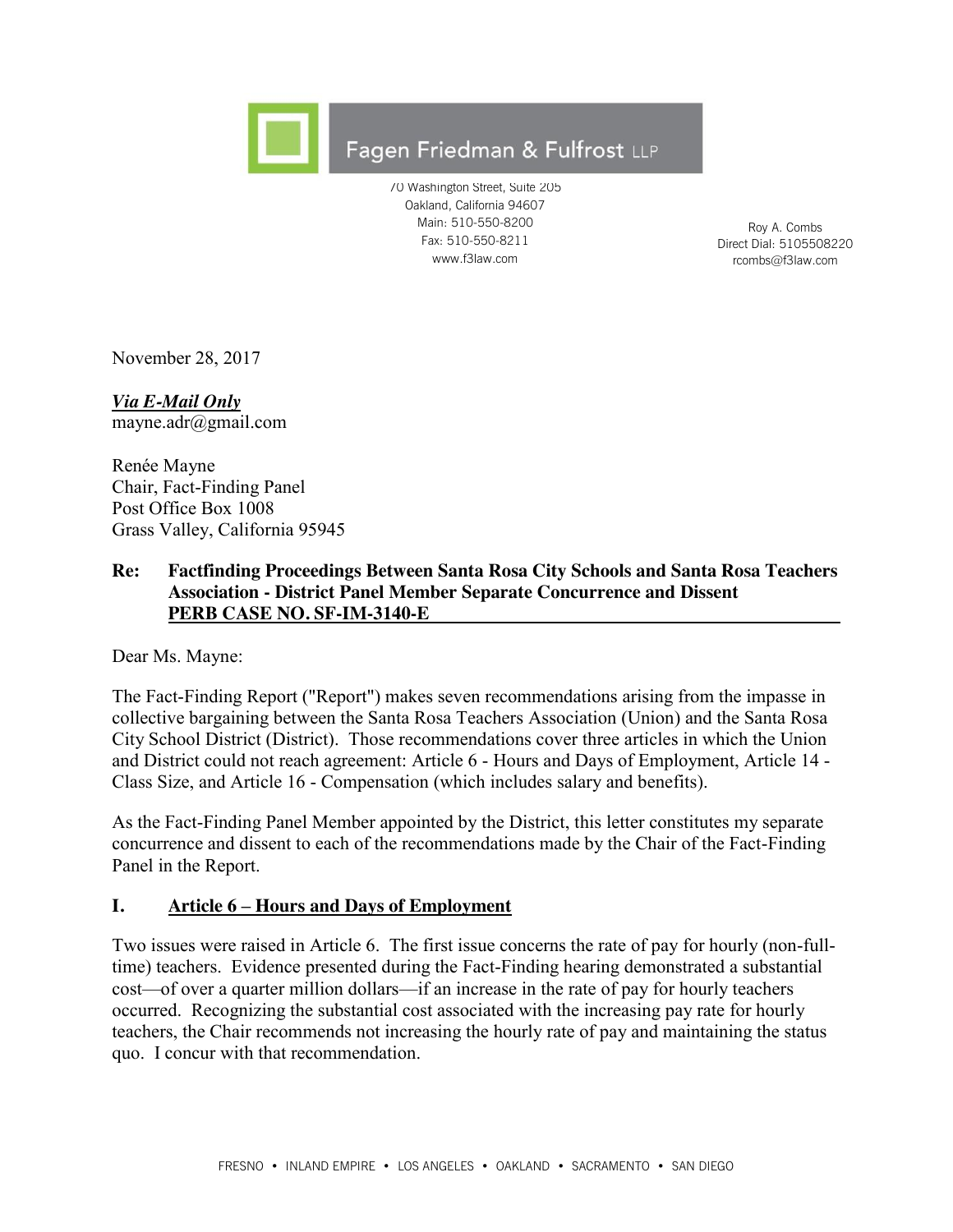The second issue concerns adjunct teacher duties. The parties previously negotiated an MOU to address the adjunct duties of teachers for 2015-2016. The MOU expired. The Chair recommends incorporating that MOU into the collective bargaining agreement. I concur.

# **II. Article 14 – Class Size**

Two issues were raised in Article 14 as well, specifically "caps" on secondary and special education class sizes ("SPED"). The Chair acknowledges the importance of class sizes to the teaching and learning environment and notes that three school districts in Sonoma County have capped class sizes for Special Education ("SPED") classes. However, there is no evidence that the other 14 plus districts in the County have done so. [District, Tab 1.]

Nevertheless, the Chair recommends that within 45 days of the date of the Report, the parties meet to establish class size caps for secondary and SPED classes and incorporate them into the 2016-17 collective bargaining agreement. I dissent from that recommendation.

Beyond salary and health benefits, class size is often the single most important variable impacting a school district's labor costs. It is no different here. There is a direct correlation between the number of children in a class (i.e., class sizes) and the number of teachers needed to appropriately staff classes to teach students. Small reductions in class size can lead to significant increases in the need to hire teachers.

There is no dispute, of course, that lower class sizes are generally beneficial to students and teachers. Yet the ability to decrease class sizes must be evaluated in the context of the District's educational and fiscal reality. There was no dispute that the District maintains lower class size averages than comparable districts in Sonoma County. [District, Tab 11-21.] In fact, the District has *the lowest* average class sizes in the comparison of 18 Districts in the County. [Tab 11-21.]

Nor did the Union submit any evidence showing that the District's class size averages, particularly its secondary and SPED class size averages, were any higher than the averages in the County. Nor was there any concrete evidence that District class size has actually contributed to any teacher turnover or low morale in the District. In the current environment, and without considering the financial impact of hard caps on class size, maintaining the current secondary and SPED class sizes is the most prudent course of action. Recommending the status quo for secondary and special education class size is, therefore, my recommendation.

# **III. Article 16 – Compensation**

Three issues were before the Fact-Finding Panel related to compensation: salary, health benefit contributions, and compensation for professional development days.

# **A. Salary**

The District never disputed that teachers in the District deserve more compensation. It is the work of classroom teachers (and those that support their efforts) that directly impacts the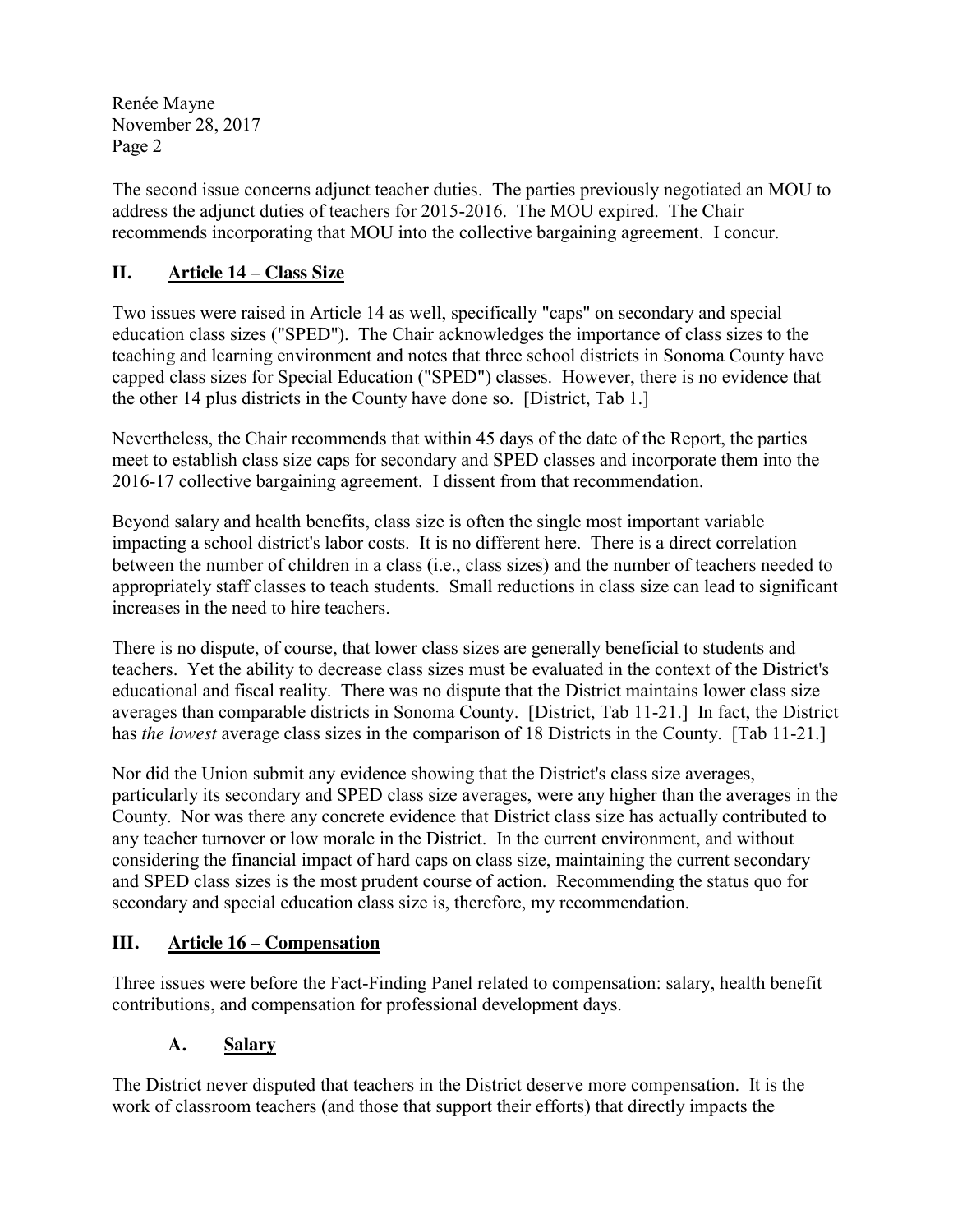educational and academic experience and outcomes of District students. Their value can never be taken for granted. In the hearing, the issue for the District was never its desire to compensate teachers more, but rather its ability to do so given its current and near-term financial condition.

Neither the Chair nor the Union disputes the seriousness of the District's financial condition. Indeed, in addressing the issue of compensation, the Chair concludes, "*the District established that it had a current and projected budget deficit, due to a decline in enrollment and the resultant decrease in state funding, as well as mandated increase in employee pension contributions*." [Report p. 16, emphasis added.]

In fact, the evidence presented by the District on its financial condition was quite sobering. It shows that in the current 2017-2018 year alone, the District is implementing over \$4,500,000 in cuts but will still need to cut an additional \$7,000,000 from its operating expenses over the next two years (2018-2019 and 2019-2020). [Employer Tab 6-10.]

The seriousness of the District's current- and near-term financial condition has been independently validated by the Sonoma County Office of Education ("COE"), which serves by law as the fiscal oversight body for all public school districts in the Sonoma County. [Tab 6-11, pp 53-82.] Just five months before the Fact-Finding hearing, the COE expressed its own serious concerns about the District's deficit spending and the need to eliminate deficit spending when it wrote:

# **Second interim and Multi-Year Projection (MYP)**

The Second Interim Report MYP indicates unrestricted deficit spending of -\$9,025,683 in 2016-17, -\$6,375,790 in 2017-18, and -\$1,744,235 in 2018-19, with the State minimum reserve for economic uncertainty of 3% met in all years. However, the aforementioned financial results include unspecified expenditure reductions of \$4 million in 2018-19. If such expenditure reductions are not achieved, the District would not meet its minimum State reserves in 2018-19 by approximately -\$3.3 million. *The elimination of deficit spending is key to maintaining reserves and crucial to fiscal solvency. The aforementioned deficit spending is not sustainable and is of great concern to the County.*

[Tab 6-11, emphasis added.]

Despite the undisputed financial hardship of the District, the Panel's recommendation directly contradicts the Sonoma COE recommendation to eliminate deficit spending. Instead of recommending to eliminate—or even maintain—the current level of deficit spending, the Panel majority makes the rather astounding recommendation that the District should *increase* its current and projected deficit spending by recommending a 2% ongoing salary increase retroactive to July 1, 2016. It was undisputed that a one percent (1%) salary increase equates to \$798,289 (almost \$800,000) *per year*. [Tab 6-1.] The record also demonstrates that District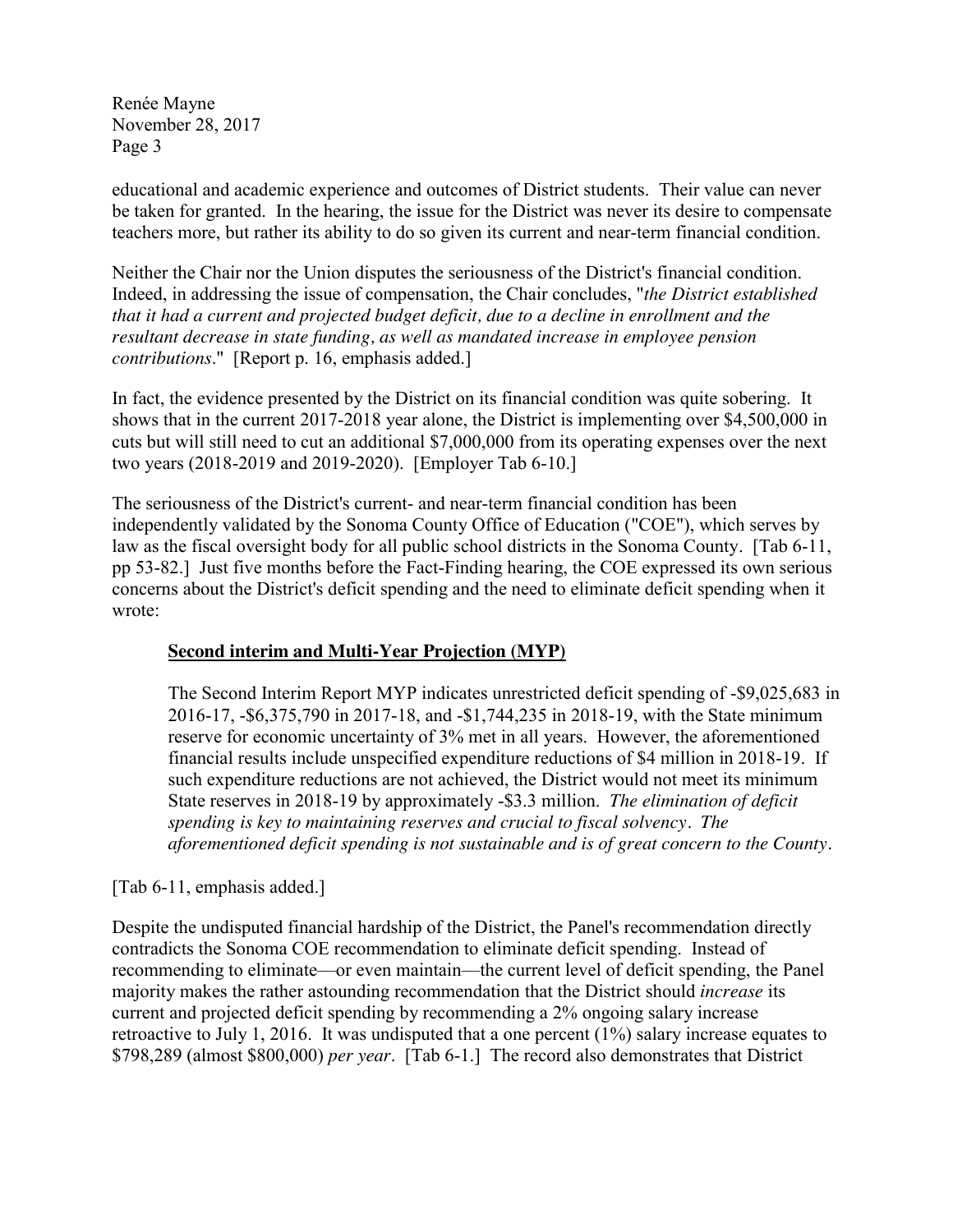statutory benefits for teachers averages over 17.5%.<sup>1</sup> So the 2 percent (2%) ongoing increase, retroactive to July 1, 2016, would *add another \$7,681,135 in deficit spending over the next three years.* I am compelled, therefore, to dissent from this recommendation.

# **B. Health Benefits**

The recommendation to provide an ongoing increase of \$2,000 per employee in the District's contribution to employees' health benefits, also retroactive to July 1, 2016, is equally astounding and further ignores the District's current reality of severe deficit spending that must be eliminated—not exacerbated. I must dissent from this recommendation as well.

There was no dispute that the union's proposed \$5000 increase to existing health benefits would cost the District over five million dollars (\$5,305,113) *per year*. 2 [Tab 8-17.] One-third of that amount is \$1,768,194 *per year*. As a result, the cumulative cost of the recommended health benefit increase by itself would exceed another seven million dollars.

Combined, the salary and benefit recommendation of the Chair of the Panel and the Union's representative, if it could be implemented, *would add a mind-boggling \$14,753,911 dollars in additional deficit spending over the next three years in the District*. (See Table 1 below.)

|                 | FY 2016-17       | <b>FY 2017-18</b> | FY 2018-19       | FY 2019-20        | <b>TOTAL</b> |
|-----------------|------------------|-------------------|------------------|-------------------|--------------|
|                 |                  |                   |                  |                   |              |
| <b>Salary</b>   | \$1,875,979      | \$1,905,515       | \$1,935,052      | \$1,964,589       | \$7,681,135  |
| <b>Driven</b>   | $(17.5\%$ driven | (19.35% driven    | $(21.2\%$ driven | $(23.05\%$ driven |              |
| <b>Benefits</b> | includes STRS at | includes STRS at  | includes STRS at | includes STRS at  |              |
| Cost of         | \$1,768,194      | \$1,768,194       | \$1,768,194      | \$1,768,194       | \$7,072,776  |
| a \$2,000       |                  |                   |                  |                   |              |
| <b>Benefit</b>  |                  |                   |                  |                   |              |
| <b>Total</b>    | \$3,674,173      | \$3,673,709       | \$3,703,246      | \$3,732,783       | \$14,753,911 |
|                 |                  |                   |                  |                   |              |

Table 1

Table 1 simply calculates the cumulative cost of the recommended increases based on the evidence in the record. These costs compound because the District is already deficit spending and has no new revenue to offset increases.

 $\frac{1}{1}$ <sup>1</sup> Statutory benefits, sometimes called "driven" benefits, means the costs that a District is legally required to incur for every dollar paid in salary. Accordingly, for every one million dollars paid in salary, the District must pay another \$170,000 in benefits for items like pension contributions, state mandated workers compensation insurance, required unemployment insurance premiums, FICA, the employer's portion of state and federal taxes, and other direct costs to the District. [Employer Tab 9-18, pp. 111.]

 $2$  And this cost projection presumes employees will stay in the current plans they have. If employees moved to the more expensive plans, the cost could increase by another \$1,500,000 annually.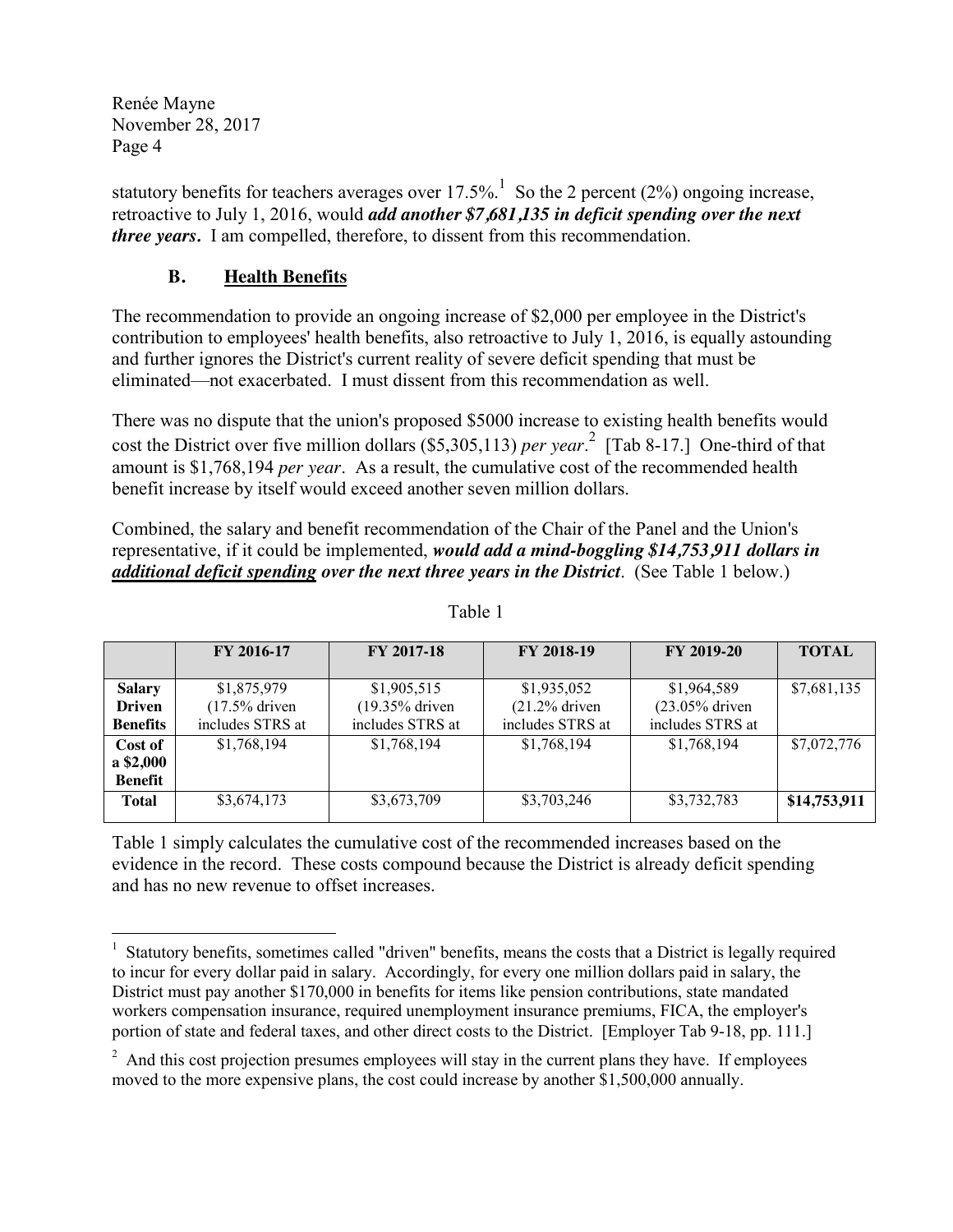The Panel majority's recommendation ignores the cumulative effect of ongoing increases to the District's already dire financial condition. These recommendations are simply unrealistic because they are not sustainable.

While the Chair acknowledges the fact that District teachers have received ongoing salary increases of 9.2% since the 2013-2014 through 2015-2016 school years, that fact seems lost in the recommendations made.<sup>3</sup> [Tab 6-3.] Moreover, one rationale given by the Chair to justify a 2% ongoing salary increase is that the current base salary includes \$8500.00 for health insurance. The Chair writes that deducting that amount "from the District's salary for comparison in pay only, the District would be at or near the bottom of the labor market." [Report, p. 16.]

However, the District's salary comparison data does not actually support that conclusion. Instead, in looking at the comparison in pay-only data provided by the District at Employer Tab 6-13, Appendix pp.122-124, if \$8650 is subtracted from the base salary for BA+30, Step 1, the District's salary rate would go from 2nd *to 7th* out of 18 districts—not to the bottom. Moreover, the salary would stay *above* the average BA+30 Step 1 salary in the county. [Employer Tab 6- 13, Appendix pp 122-124.] Similarly, if the \$8650 is subtracted from BA+60, Step 10, the District would go from 3rd to 15th out of 18 Districts and be just under the average for the comparative group. [Employer Tab 6-13, Appendix pp 122-124.]

The record here indicates that the District has made every effort to fairly and adequately compensate teachers when it has had the ability to do so (reflected by the prior raises of 9.2% in recent years). It simply does not have the ability to do so now.

# **C. Professional Development Days**

Finally, the Chair recommends two Professional Development ("PD") days. [Report p. 17.] The District had offered two PD days and tentatively included them in the 2017-2018 work year calendar. No agreement was ultimately reached. There is no question that professional development is important to the District and its teachers. However, given the severe deficit spending within the District (and the need to eliminate that deficit spending), I *do not* recommend implementing the professional development days, which would cost the District another \$800,000. Therefore, I dissent from the Chair's recommendation.

 <sup>3</sup> The majority of teachers automatically receive a 1.5% to 2.0% salary increase *each year* through stepand-column movement that is already built into the teacher salary schedules in the District. [Tab 12, pp 237.] The salary increase that the Panel Majority recommends is on top of the automatic step-and-column increases.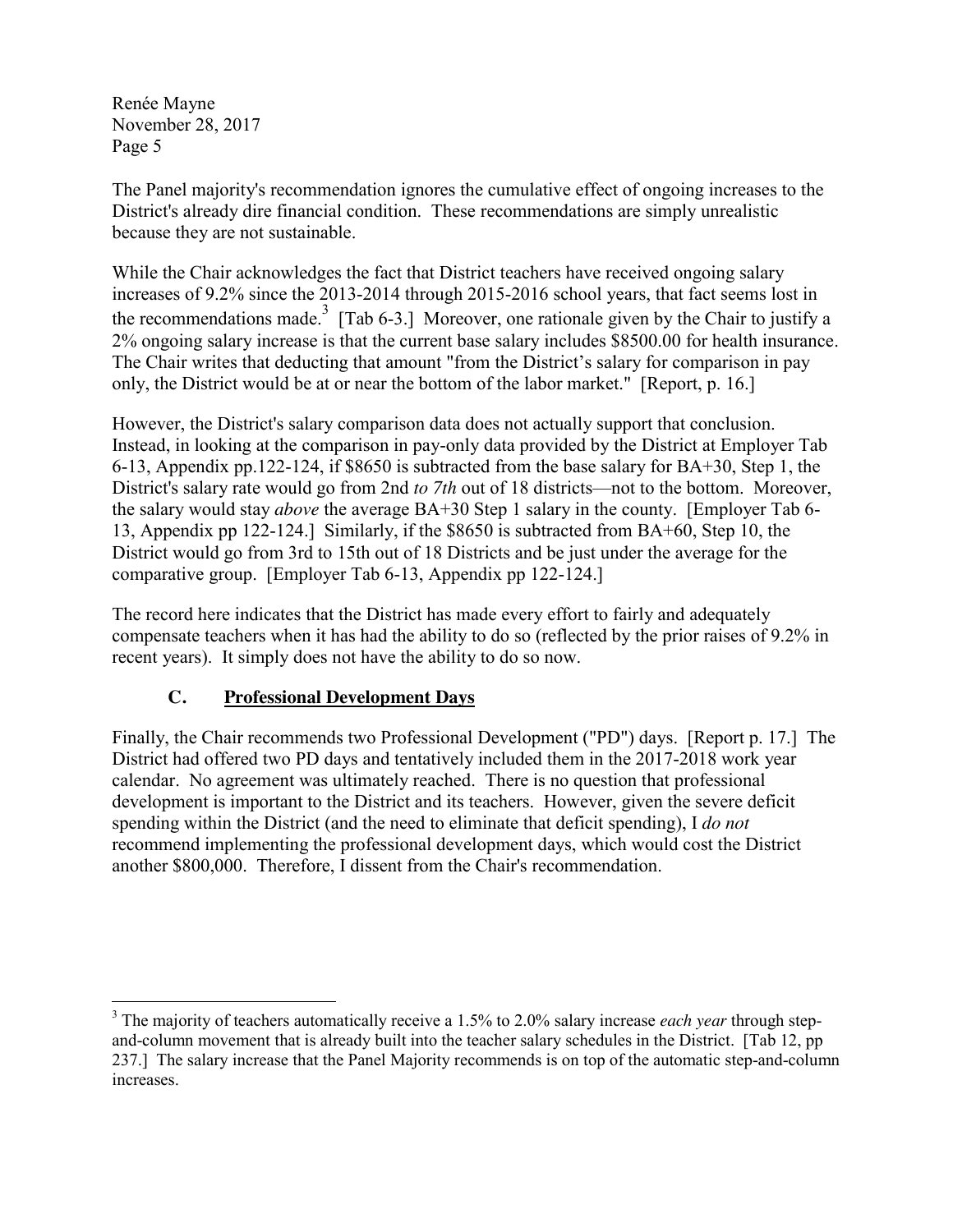# **IV. Rejected TA**

It cannot be ignored here that the parties actually reached a tentative agreement ("TA") through the Fact-Finding process. For 2016-2017, that TA provided a one-time half percent (.5%) payment. For 2017-2018, it provided a half percent (.5%) ongoing increase to the salary schedule, plus a five hundred dollar increase (\$500) to the health benefit contribution. For 2018- 2019, it provided a one percent (1%) ongoing increase to the salary schedule and another five hundred dollar (\$500) increase in the health benefit contribution. That one percent (1%) ongoing increase included three additional workdays for professional development. The TA was voted down by the Union—albeit during the midst of the urban wildfire disaster directly affecting the District and so many of its staff and students.

Yet the structure of that TA (providing modest but incremental ongoing increases prospectively—not retroactively) expressly recognized the District's reality of deficit spending and provided the District with the ability to make necessary cuts in a deliberate manner to afford the ongoing increases. The recommendation of the Panel majority does not do that.

# **V. Conclusion**

Page 3 of the Report clearly and succinctly sets forth the statutory role of a Fact-Finding Panel in arriving at their findings and recommendations. In considering the seven criteria set forth on page 3, the Panel members should look to the evidence in the record—namely the evidence provided by the parties during the Fact-Finding hearing (whether through documents or testimony). The conclusions in the Report and in any concurrences and dissents that are submitted, such as this one, should do the same.

The evidence regarding the District's inability to pay was not disputed, and the Chair concludes that "*the District established that it had a current and projected budget deficit, due to a decline in enrollment and the resultant decrease in state funding, as well as mandated increase in employee pension contributions*." Given this conclusion, and given the criteria the Panel is to consider, it is difficult if not impossible to understand the logic or rational behind the recommendations.

While I disagree with the conclusions and recommendations reached by my two colleagues on the Panel regarding compensation, I do not question their good intentions, their hard work in sincerely listening to and considering the evidence that was presented, nor their sincere efforts during the process. Nevertheless, I do not believe that the Article 16 recommendations on salary and health benefits are supported by the evidence or remotely justified by the statutory requirements we are bound to apply in the Section 3548.2(b) of the Educational Employment Relations Act. The recommendations of the Panel Majority are completely disconnected from the District's current and near-term fiscal reality.